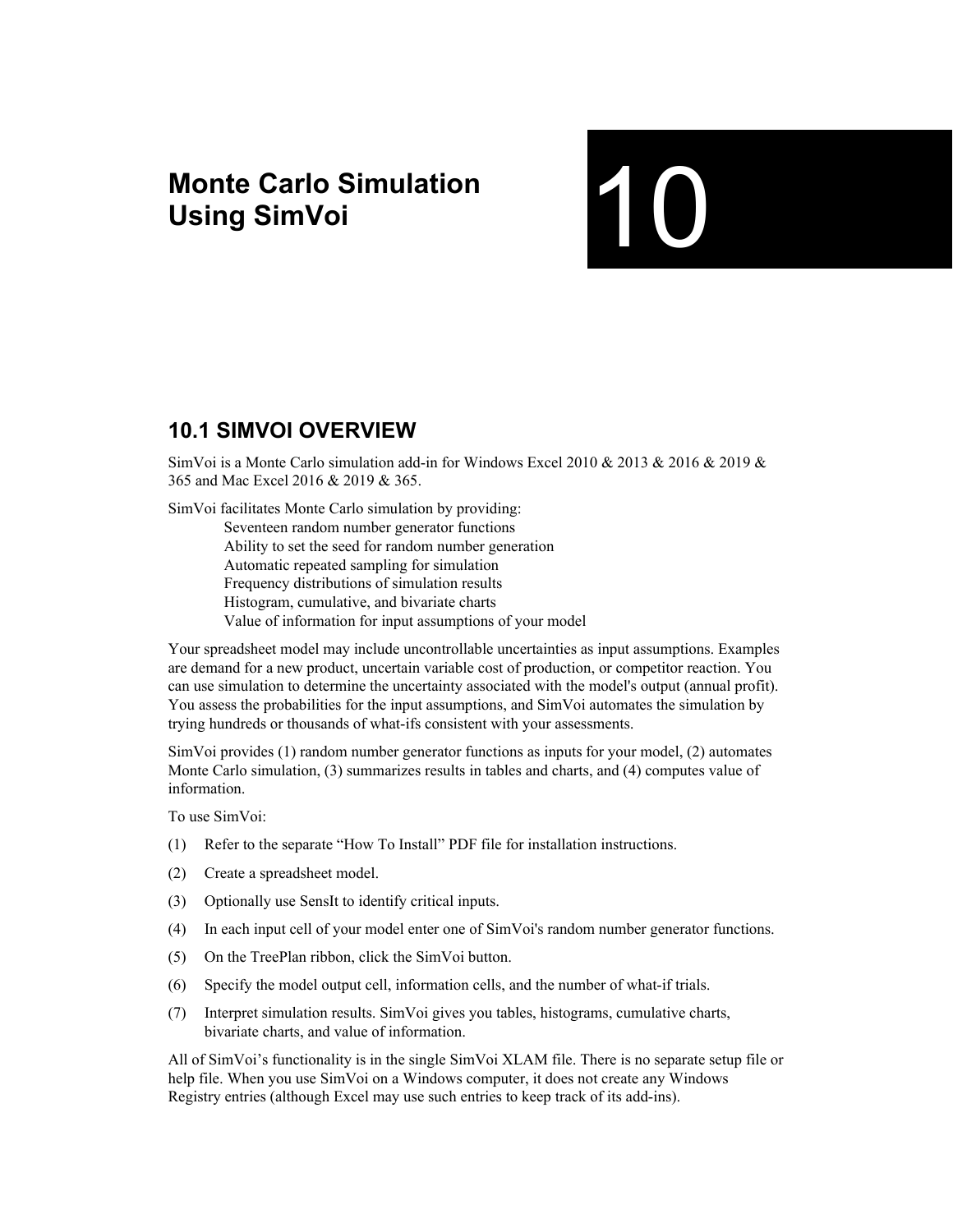### **10.2 USING SIMVOI FUNCTIONS**

SimVoi adds seventeen random number generator functions to Excel:

RandBeta(alpha,beta,,[MinValue],[MaxValue])

RandBinomial(trials,probability\_s)

RandBiVarNormal(mean1,stdev1,mean2,stdev2,correl12)

RandCumulative(value\_cumulative\_table)

RandDiscrete(value\_discrete\_table)

RandExponential(lambda)

RandInteger(bottom,top)

RandLogNormal(Mean,StDev)

RandNormal(mean,standard\_dev)

RandPoisson(mean)

RandSample(population)

RandTriangular(minimum,most\_likely,maximum)

RandTriBeta(minimum,most\_likely,maximum,[shape])

 RandTruncBiVarNormal(mean1,stdev1,mean2,stdev2,correl12, [min1],[max1],[min2],[max2])

RandTruncLogNormal(Mean,StDev,[MinValue],[MaxValue])

RandTruncNormal(Mean,StDev,[MinValue],[MaxValue])

RandUniform(minimum,maximum)

You can use these functions as inputs to your model by typing in a worksheet cell. Or, in Windows Excel, from the Formulas ribbon, choose Insert Function and select the User Defined category. In Mac Excel, choose Formula Builder from the Formulas ribbon or choose Function from the Insert menu, search for Rand, and select from the User Defined list.

The SimVoi Rand functions include extensive error checking of arguments. After verifying that the functions are working properly, you can substitute the SimVoi Fast functions. These have minimal error checking and therefore run faster.

### **10.3 UPDATING LINKS TO SIMVOI FUNCTIONS**

When you insert a SimVoi random number generator function in a worksheet cell, the function is linked to the folder location of the current SimVoi XLAM file. During the current Excel session, the formula bar shows only the name of the SimVoi function. When you save and close the workbook, Excel saves the complete path to the folder location of the SimVoi function. For example, after closing and reopening the workbook, the formula bar might show ='C:\MyAddIns\SimVoi-Addin.xlam'!RandNormal(100,10). This is standard behavior for Excel user defined functions like the ones contained in the SimVoi XLAM file.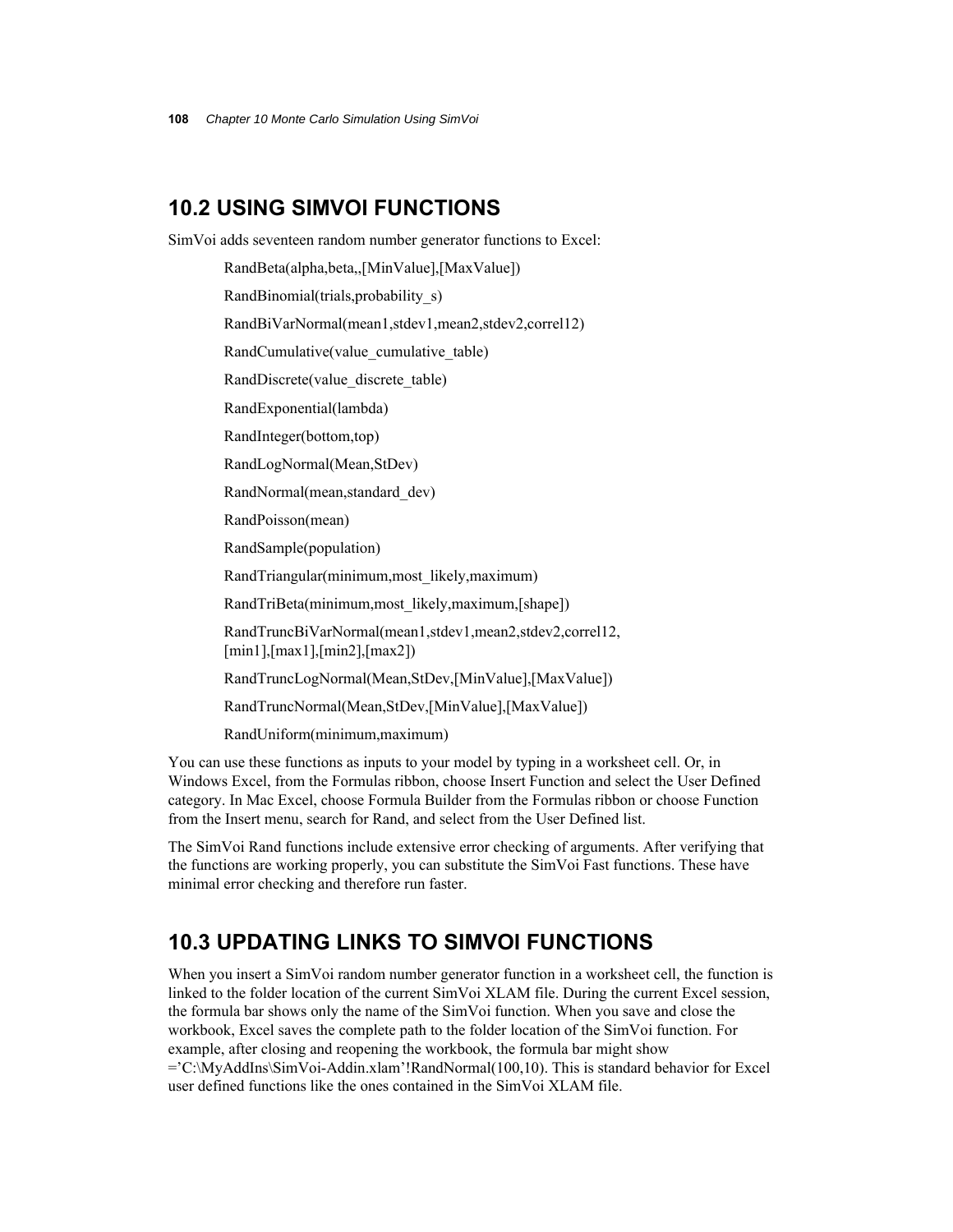When you open the workbook, Excel looks for the SimVoi XLAM file using the saved path. If you deleted the SimVoi XLAM file or if you opened the workbook on another computer where the SimVoi XLAM file is not located at the same path, Excel cannot find the SimVoi XLAM file at the saved path location. Excel displays a dialog box like the one shown below.

**Figure 10.1** Excel Warning To Update Links

| Microsoft Excel |                                                                                                                                                                                                                                                      |
|-----------------|------------------------------------------------------------------------------------------------------------------------------------------------------------------------------------------------------------------------------------------------------|
|                 | This workbook contains one or more links that cannot be updated.<br>. To change the source of links, or attempt to update values again, dick Edit Links.<br>. To leave the links as is, click Continue.<br>Continue<br>Was this information helpful? |

Mac Excel will show a similar warning with an Update button and subsequent Edit Links button. If SimVoi is running, click the Edit Links button.

**Figure 10.2** Excel Edit Links Dialog Box

| <b>Edit Links</b>              |                  |                |                         | 8<br>$\mathbf{x}$    |
|--------------------------------|------------------|----------------|-------------------------|----------------------|
| Source                         | <b>Type</b>      | Update         | <b>Status</b>           | <b>Update Values</b> |
| SimVoi-Addin.xlam              | Worksheet        | $\overline{A}$ | Error: Source not found | Change Source        |
|                                |                  |                |                         | Open Source          |
|                                |                  |                |                         | <b>Break Link</b>    |
|                                |                  | Ш              | Þ                       | <b>Check Status</b>  |
| Location: C: WyAddIns<br>Item: |                  |                |                         |                      |
| Update:                        | Automatic Manual |                |                         |                      |
| Startup Prompt                 |                  |                |                         | Close                |

To update the links, click the Change Source button. A file browser window will open. Navigate to the SimVoi XLAM file that is running. Select the file using the file browser, and click OK. Back in the Edit Links dialog box, click the Close button.

If you do not immediately update links when the file is opened, you can update the links later if SimVoi is running. To do so, in Windows Excel, choose Edit Links in the Queries & Connections group of the Data ribbon. In Mac Excel 365, from the topmost menu, choose Data > Edit Links, or choose Edit Links in the Connections group of the Data ribbon.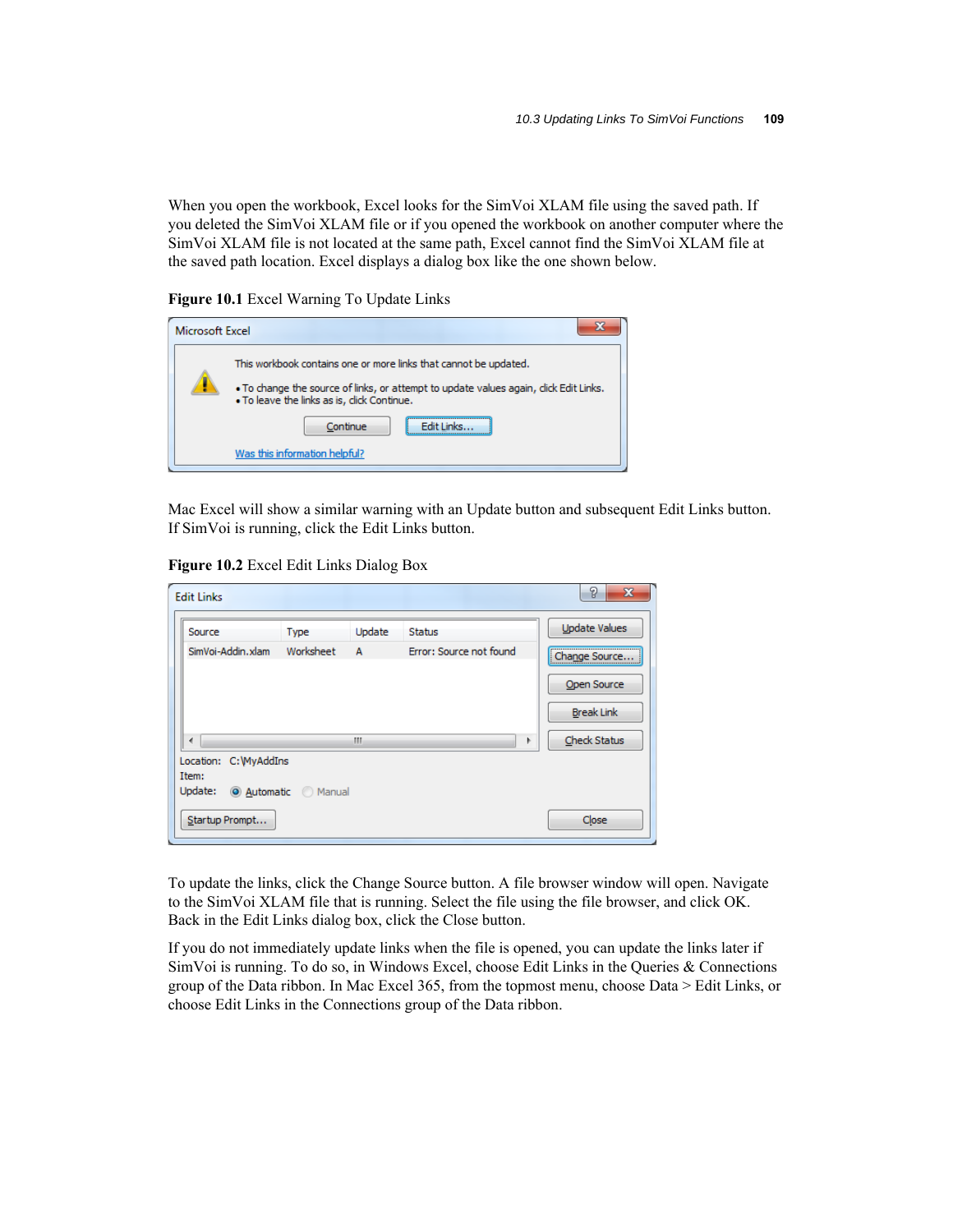### **10.4 RANDOM NUMBER SEED**

The "Random Number Seed" edit box on the SimVoi dialog box allows you to set the seed for SimVoi's random number generator functions. The seed must be an integer in the range 1 through 2,147,483,647. SimVoi's random number generator functions are completely independent of Excel's built-in RAND function.

Random numbers generated by the computer are actually pseudo-random. The numbers appear to be random, and they pass various statistical tests for randomness. But they are actually calculated by an algorithm where each random number depends on the previous random number. Such an algorithm generates a repeatable sequence. The seed specifies where the algorithm starts in the sequence.

A Monte Carlo simulation model usually has uncontrollable inputs (uncertain quantities using random number generator functions), controllable inputs (decision variables that have fixed values for a particular set of simulation iterations), and an output variable (a performance measure or operating characteristic of the system).

One use of the random number seed is to reduce variation. For example, a simple queuing system model may have an uncertain arrival pattern, a controllable number of servers, and total cost (waiting time plus server cost) as output. To evaluate a different number of servers, specify the same seed before generating the uncertain arrivals. The variation in total cost will depend primarily on the different number of servers, not on the particular sequence of random numbers that generates the arrivals.

### **10.5 EXAMPLE MODEL**

In this example the analyst is interested in the uncertainty about cash flow for a software development project. It is difficult to express the uncertainty about cash flow directly, so the analyst has constructed a simple what-if spreadsheet model where the cash flow depends on assumptions about demand and costs. This analysis is based on a fixed price, but the other model inputs are uncertain.

|    | А               | B                           | C        | D | F                       |          | G                                       | Н |  |
|----|-----------------|-----------------------------|----------|---|-------------------------|----------|-----------------------------------------|---|--|
|    |                 | Software Decision Analysis  |          |   |                         |          |                                         |   |  |
|    |                 |                             |          |   |                         |          |                                         |   |  |
| 3  |                 | Controllable Input Variable |          |   |                         |          |                                         |   |  |
| 4  |                 | Unit Price                  | \$79     |   |                         |          |                                         |   |  |
| 5  |                 | Uncertain Input Variables   |          |   |                         |          |                                         |   |  |
| 6  |                 | Units Sold                  | 898      |   | <b>Truncated Normal</b> |          | Mean=1000, StDev=200, Min=500, Max=1500 |   |  |
|    |                 | Unit Variable Cost          | \$8.36   |   | Triangular              |          | Min=\$6, Mode=\$8, Max=\$11             |   |  |
| 8  |                 | <b>Fixed Costs</b>          | \$12,000 |   | <b>Discrete</b>         | Value    | Probability                             |   |  |
| 9  | Output Variable |                             |          |   |                         | \$10,000 | 0.3                                     |   |  |
| 10 |                 | Net Cash Flow               | \$51,435 |   |                         | \$12,000 | 0.5                                     |   |  |
| 11 |                 |                             |          |   |                         | \$15,000 | 0.2                                     |   |  |

**Figure 10.3** Display of Example Model

To show the use of several random number generator functions, we use the truncated normal, triangular density, and a discrete distribution. In your own initial analysis of a problem, you might choose to use the triangular density with estimates of the minimum, most likely, and maximum values for each input assumption.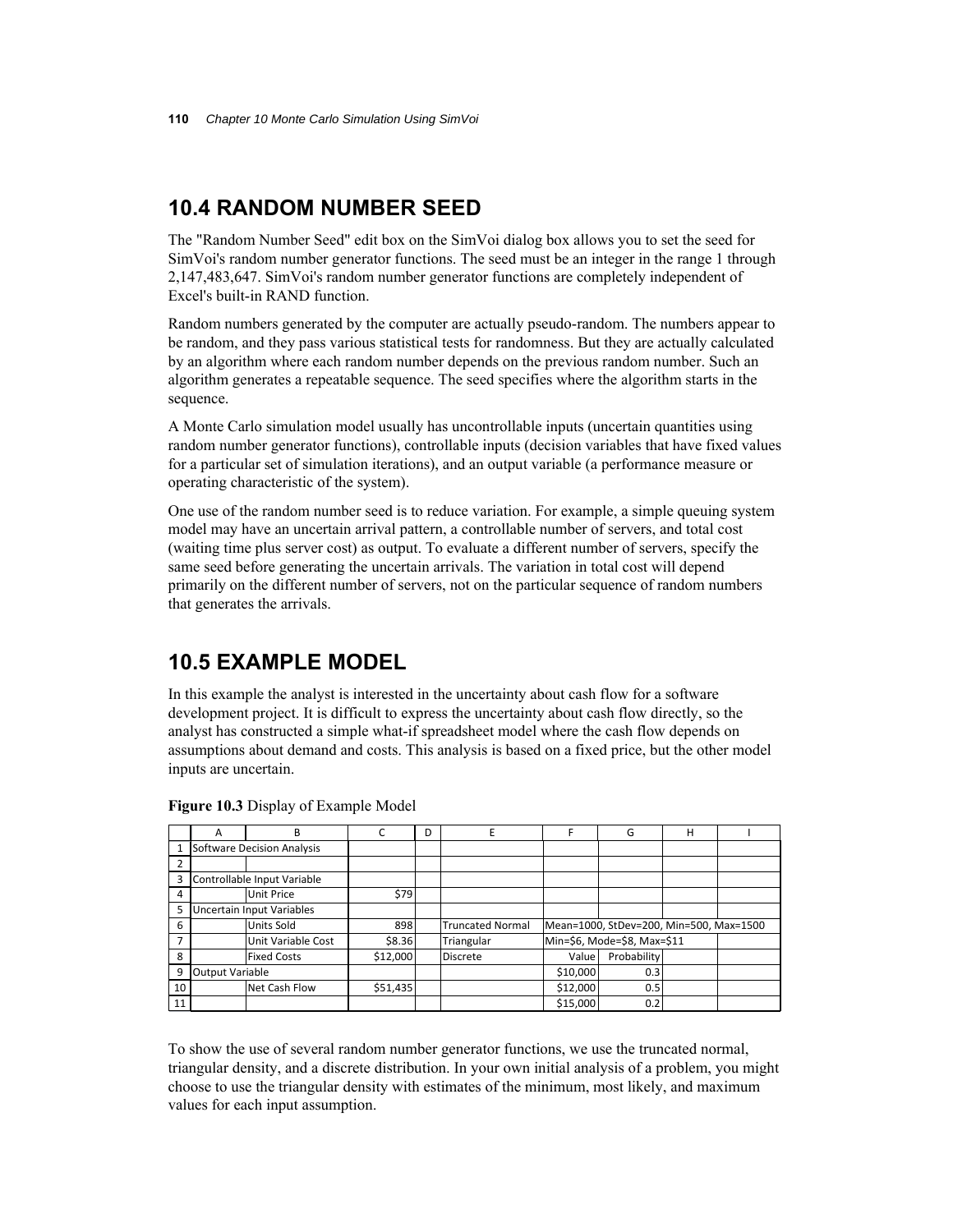|    | Α                      |                             |                                     |
|----|------------------------|-----------------------------|-------------------------------------|
| 3  |                        | Controllable Input Variable |                                     |
| 4  |                        | <b>Unit Price</b>           | \$79                                |
| 5  |                        | Uncertain Input Variables   |                                     |
| 6  |                        | <b>Units Sold</b>           | =randtruncnormal(1000,200,500,1500) |
|    |                        | Unit Variable Cost          | $=$ randtriangular $(6, 8, 11)$     |
| 8  |                        | <b>Fixed Costs</b>          | =randdiscrete(F9:G11)               |
| 9  | <b>Output Variable</b> |                             |                                     |
| 10 |                        | Net Cash Flow               | $= C6*(C4-C7)-C8$                   |

**Figure 10.4** Formulas of Example Model

After entering random number generator functions, recalculate the worksheet to verify that the functions and the output function Net Cash Flow are generating appropriate values. To recalculate, in Windows Excel press F9 repeatedly. In Mac Excel, hold down the Command key and press the = key repeatedly.

## **10.6 MONTE CARLO SIMULATION**

After you specify random number generator functions as inputs to the model, to perform Monte Carlo simulation choose TreePlan (ribbon)  $>$  SimVoi (button). The SimVoi dialog box appears.

| SimVoi                                                      | $\mathbf{x}$                                                                     |
|-------------------------------------------------------------|----------------------------------------------------------------------------------|
| Model!\$C\$10<br>Output Value Cell                          |                                                                                  |
| Model!\$C\$6:\$C\$8<br>Information Cell(s)                  |                                                                                  |
| Monte Carlo Simulation Only<br>500<br>Number of Trials      | $\nabla$ Bivariate Charts<br>Number of Points for<br>100<br>Each Bivariate Chart |
| C Simulation and Value of Information<br>Number of Brackets | □ Cumulative Charts<br>Number of Points for<br>100<br>Each Cumulative Chart      |
| Trials per Bracket                                          | Random Number Seed<br>12345678                                                   |
| Help                                                        | <br>Close<br>Simulate<br><del></del>                                             |

**Figure 10.5** SimVoi Dialog Box for Example Simulation

The example model is in a worksheet named Model.

Select the Output Value Cell edit box, and point to a single cell on your worksheet. The output cell must contain a formula that depends (usually indirectly) on the model inputs determined by the random number generator functions. In the example, the Output Value Cell is C10 on the Model worksheet, so the edit box displays Model!\$C\$10.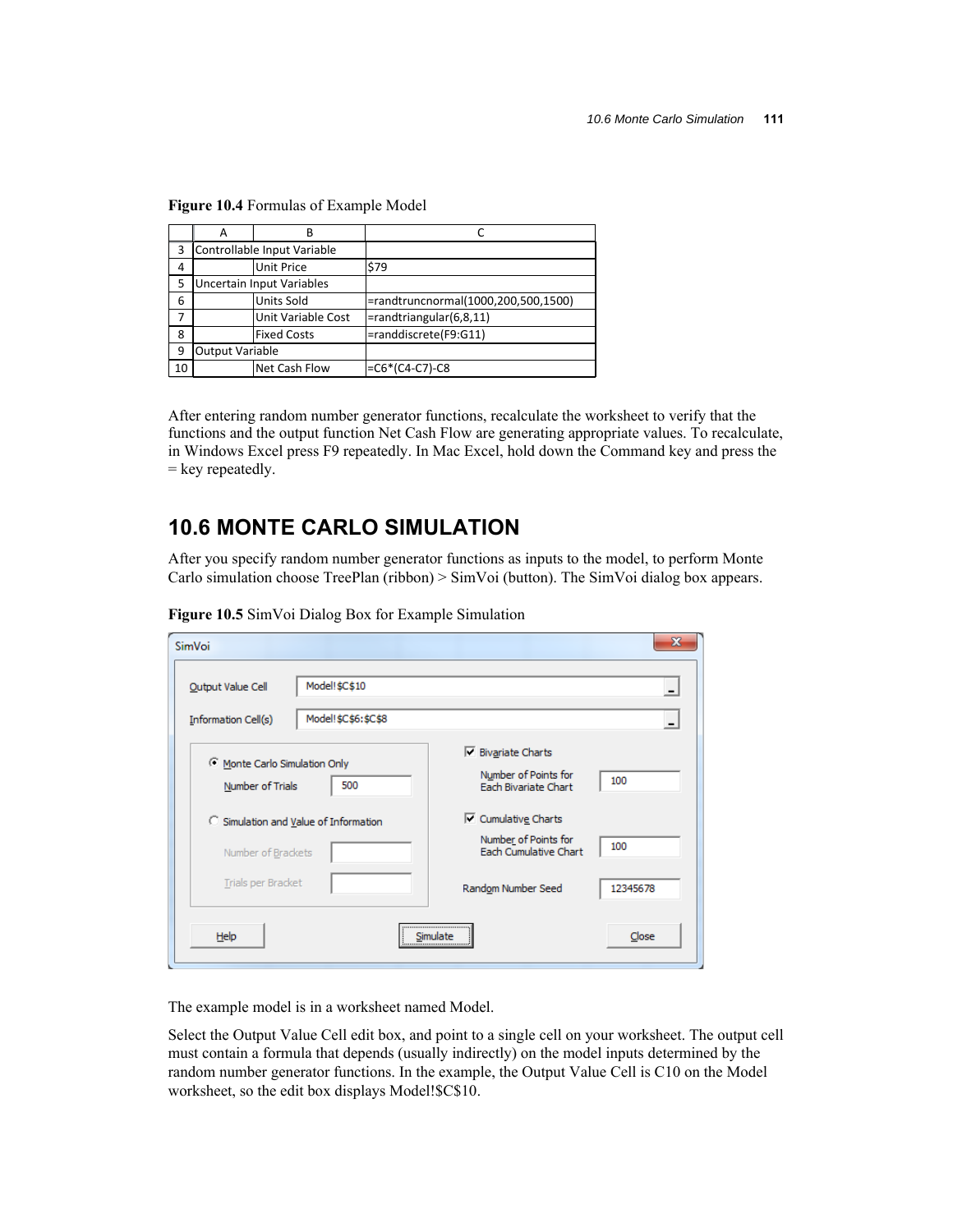Information Cells are any other cells that you want to monitor for simulation results. In the example, the range C6:C8 is selected. All Information Cells must be on a single worksheet, which may be different from the worksheet containing the Output Value Cell. To select multiple cells or multiple ranges, select the first cell or contiguous range of cells, and then hold down the Ctrl key (Windows) or Command key (Macintosh) while you select the other cells or ranges of cells.

Click the Monte Carlo Simulation Only option button, select the Number of Trials edit box, and type an integer value for the number of what-if trials. This value, sometimes called the sample size or number of iterations, specifies the number of times the worksheet will be recalculated to determine output values of your model. One row is needed for each trial, and several additional rows are used for labels, so the number of trials is limited to slightly more than one million in XLSX workbooks. In the example, the Number of Trials is 500.

If you specify one or more Information Cells, you can check the Bivariate Charts box to obtain correlations and charts. The correlations are based on the total Number of Trials, but you may specify a smaller Number of Points for Each Bivariate Chart if you think the scatter pattern may be obscured by a large number of points. In the example, the Number of Points for Each Bivariate Chart is 100.

If you want a cumulative relative frequency chart in addition to a histogram for each variable, check the Cumulative Charts box, and specify the Number of Points for Each Cumulative Chart. In the example, the number of points is 100.

Leave the Random Number Seed unchanged, or select the Random Number Seed edit box, and type a number between 1 and 2,147,483,647. Use an integer value without commas or other separators. In the example, the seed is 12345678.

For terse help, click the Help button. SimVoi will create a help worksheet in your current workbook.

To start the simulation, click the Simulate button. Be sure to wait until all calculations and charts are complete.

### **10.7 SIMULATION DATA**

SimVoi creates a new worksheet in your Excel workbook named SimVoi.1 Simulation Data. Column A shows an integer for each trial 1 through the Number of Trials you specified. Column B shows the result in the Output Value Cell, and subsequent columns show results for each Information Cell.

SimVoi looks for text labels one or two cells to the left and one or two cells above the Output Value Cell and each Information Cell. If text is found, the text is shown in row 1; otherwise, the cell address is shown.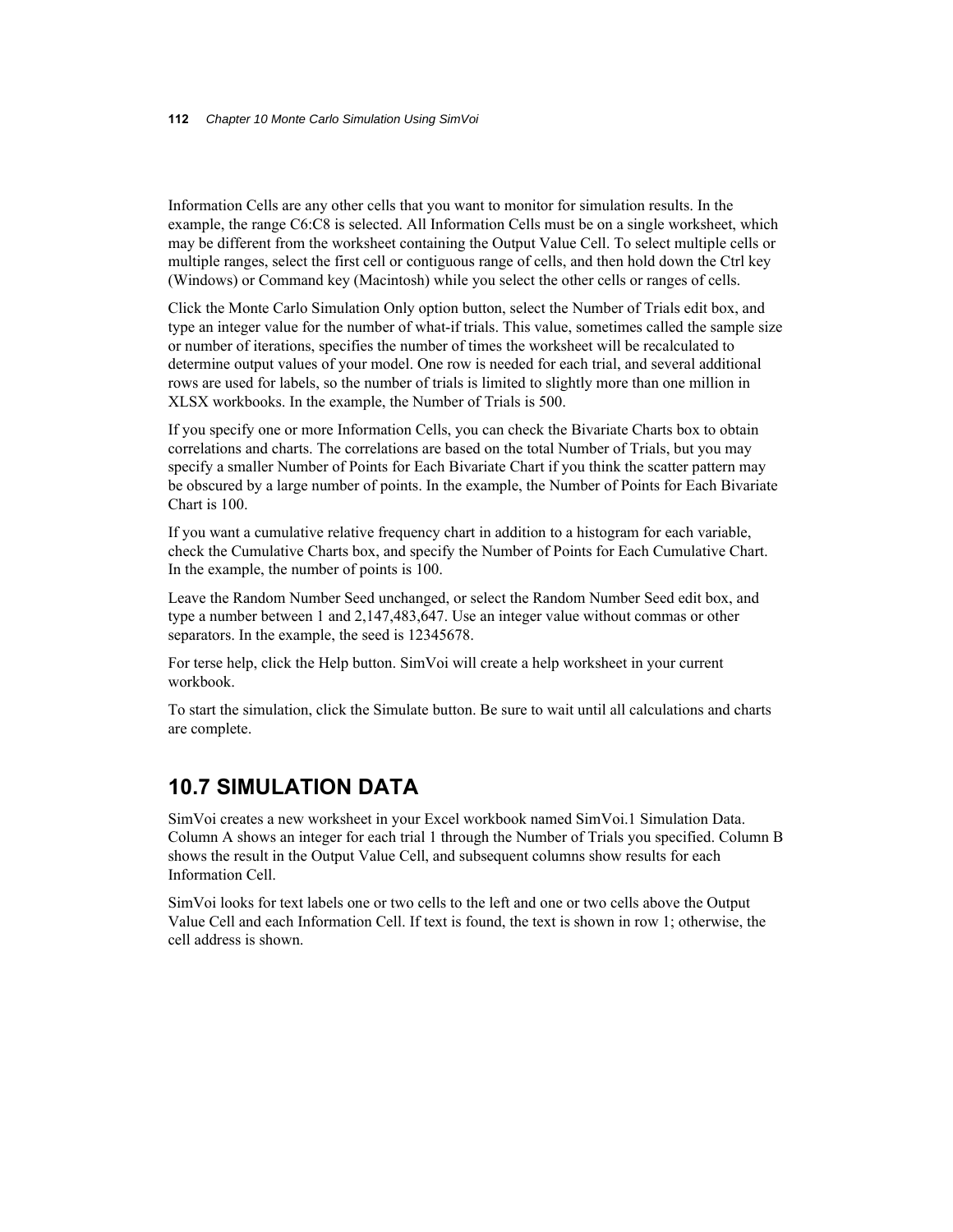|                | A              | В             | C          | D                  | E                  |
|----------------|----------------|---------------|------------|--------------------|--------------------|
| 1              | Trial          | Net Cash Flow | Units Sold | Unit Variable Cost | <b>Fixed Costs</b> |
| $\overline{2}$ |                | \$48,155      | 854        | \$8.58             | \$12,000           |
| 3              | $\overline{2}$ | \$70,683      | 1170       | \$8.32             | \$12,000           |
| 4              | 3              | \$86,437      | 1371       | \$7.20             | \$12,000           |
| 5              | 4              | \$66,834      | 1079       | \$7.81             | \$10,000           |
| 6              | 5              | \$77,635      | 1283       | \$9.13             | \$12,000           |
| 7              | 6              | \$61,920      | 1060       | \$6.41             | \$15,000           |
| 8              | 7              | \$70,156      | 1125       | \$7.72             | \$10,000           |
| 9              | 8              | \$90,185      | 1422       | \$8.56             | \$10,000           |
| 10             | 9              | \$47,412      | 805        | \$7.72             | \$10,000           |
| 11             | 10             | \$47,154      | 835        | \$8.13             | \$12,000           |

**Figure 10.6** First Ten Trials of Simulation Data

In columns to the right of the simulation results, SimVoi also displays the date, time, workbook name, and other information about the simulation.

|                | G                             | н |                    |
|----------------|-------------------------------|---|--------------------|
| $\overline{1}$ | SimVoi Simulation Data        |   |                    |
| 2              |                               |   |                    |
| 3              | Date                          |   | (current date)     |
| 4              | Time                          |   | (current time)     |
| 5              |                               |   |                    |
| 6              | Workbook                      |   | (file name)        |
| 7              |                               |   |                    |
| 8              | <b>Number of Trials</b>       |   | 500                |
| 9              | Seed                          |   | 12345678           |
| 10             |                               |   |                    |
| 11             | <b>Output Value Worksheet</b> |   | Model              |
| 12             | Output Value Cell             |   | \$C\$10            |
| 13             | Output Value Label            |   | Net Cash Flow      |
| 14             |                               |   |                    |
| 15             | <b>Information Worksheet</b>  |   | Model              |
|                | 16 Information Cell           |   | <b>\$C\$6</b>      |
| 17             | <b>Information Label</b>      |   | <b>Units Sold</b>  |
| 18             |                               |   |                    |
| 19             | <b>Information Worksheet</b>  |   | Model              |
| 20             | <b>Information Cell</b>       |   | <b>SCS7</b>        |
| 21             | <b>Information Label</b>      |   | Unit Variable Cost |
| 22             |                               |   |                    |
| 23             | <b>Information Worksheet</b>  |   | Model              |
| 24             | <b>Information Cell</b>       |   | <b>\$C\$8</b>      |
|                | 25 Information Label          |   | <b>Fixed Costs</b> |

**Figure 10.7** SimVoi Summary Information on Simulation Data Sheet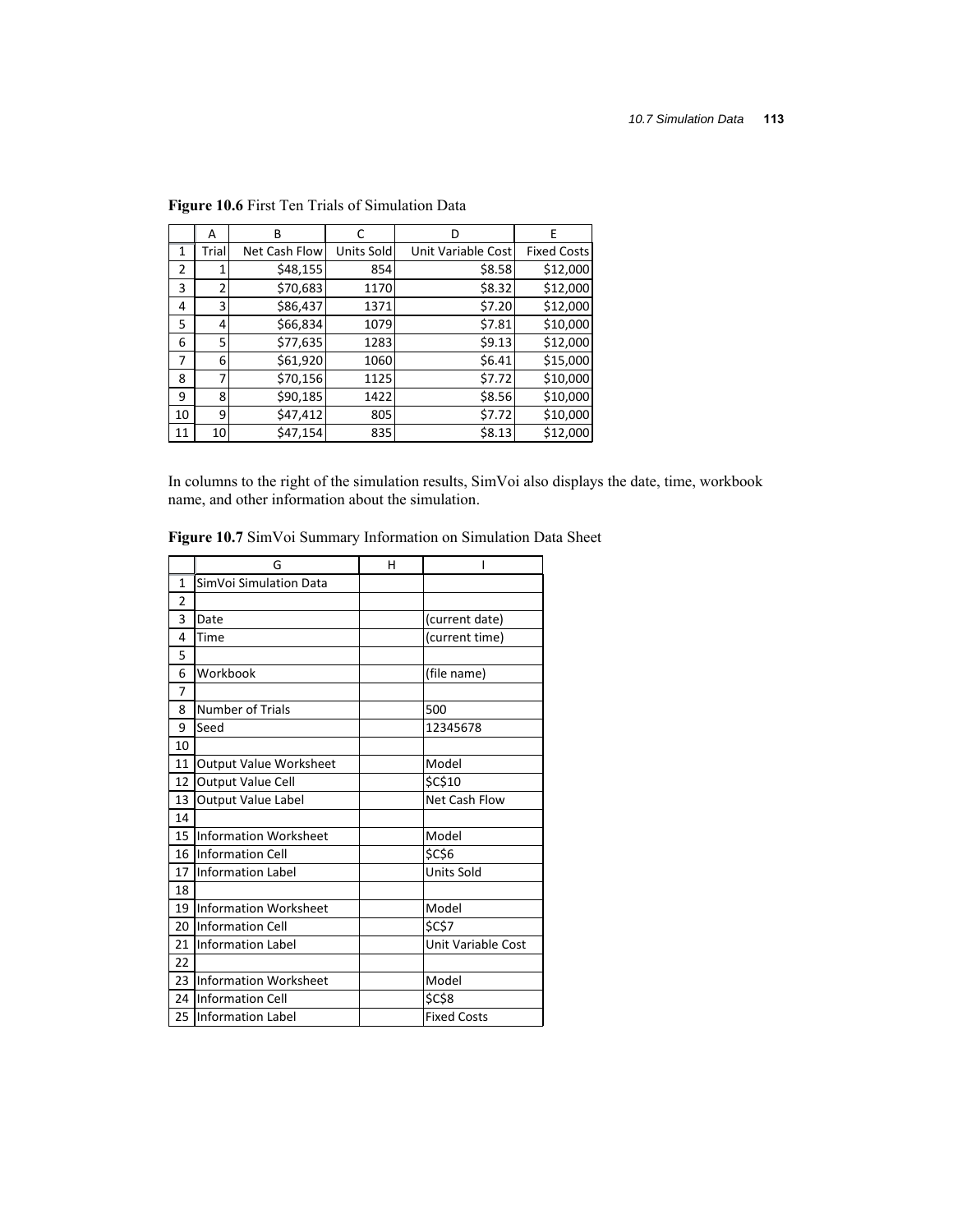### **10.8 UNIVARIATE SUMMARY**

SimVoi displays the Univariate Summary sheet for each simulation, regardless of which options are selected in the SimVoi dialog box. The top left of the sheet shows summary measures for the output variable and each of the information variables. The summary measures are based on Excel worksheet functions AVERAGE, STDEV, QUARTILE, and SKEW.

|    | A                         | B             |            | D                  | Ε                  |
|----|---------------------------|---------------|------------|--------------------|--------------------|
| 1  | SimVoi Univariate Summary |               |            |                    |                    |
| 2  |                           |               |            |                    |                    |
| 3  |                           | Net Cash Flow | Units Sold | Unit Variable Cost | <b>Fixed Costs</b> |
| 4  | Mean                      | \$58,661      | 998        | \$8.24             | \$11,948           |
| 5  | St. Dev.                  | \$13,662      | 191        | \$1.01             | \$1,746            |
| 6  | Mean St. Error            | \$611         | 9          | \$0.05             | \$78               |
| 7  | <b>Skewness</b>           | $+0.146$      | $+0.160$   | $+0.300$           | $+0.606$           |
| 8  |                           |               |            |                    |                    |
| 9  | Minimum                   | \$21,700      | 520        | \$6.15             | \$10,000           |
| 10 | <b>First Quartile</b>     | \$49,194      | 862        | \$7.49             | \$10,000           |
| 11 | Median                    | \$58,210      | 995        | \$8.14             | \$12,000           |
| 12 | Third Quartile            | \$67,787      | 1125       | \$8.89             | \$12,000           |
| 13 | Maximum                   | \$95,938      | 1485       | \$10.79            | \$15,000           |

**Figure 10.8** SimVoi Numerical Output for One-Output Example

Below the summary measures are selected percentiles, based on Excel's PERCENTILE worksheet function. The QUARTILE and PERCENTILE functions both use interpolation when necessary, so some values may be fractional, e.g., the first quartile or twenty fifth percentile in this example. Refer to Excel's online help for the interpolation method used by the PERCENTILE function.

|    | A                       | B             | C          | D                  | Е                  |
|----|-------------------------|---------------|------------|--------------------|--------------------|
| 16 | <b>Excel PERCENTILE</b> |               |            |                    |                    |
| 17 |                         | Net Cash Flow | Units Sold | Unit Variable Cost | <b>Fixed Costs</b> |
| 18 | 0.0%                    | \$21,700      | 520        | \$6.15             | \$10,000           |
| 19 | 0.5%                    | \$28,253      | 560        | \$6.28             | \$10,000           |
| 20 | 1.0%                    | \$28,448      | 585        | \$6.35             | \$10,000           |
| 21 | 2.5%                    | \$33,934      | 657        | \$6.50             | \$10,000           |
| 22 | 5.0%                    | \$36,675      | 701        | \$6.70             | \$10,000           |
| 23 | 10.0%                   | \$40,857      | 747        | \$6.98             | \$10,000           |
| 24 | 15.0%                   | \$43,876      | 805        | \$7.15             | \$10,000           |
| 25 | 20.0%                   | \$47,316      | 832        | \$7.36             | \$10,000           |
| 26 | 25.0%                   | \$49,194      | 862        | \$7.49             | \$10,000           |

**Figure 10.9** Portion of Excel PERCENTILE Values

For each variable SimVoi provides a five-column summary with histogram. The top section has simulation information and summary measures.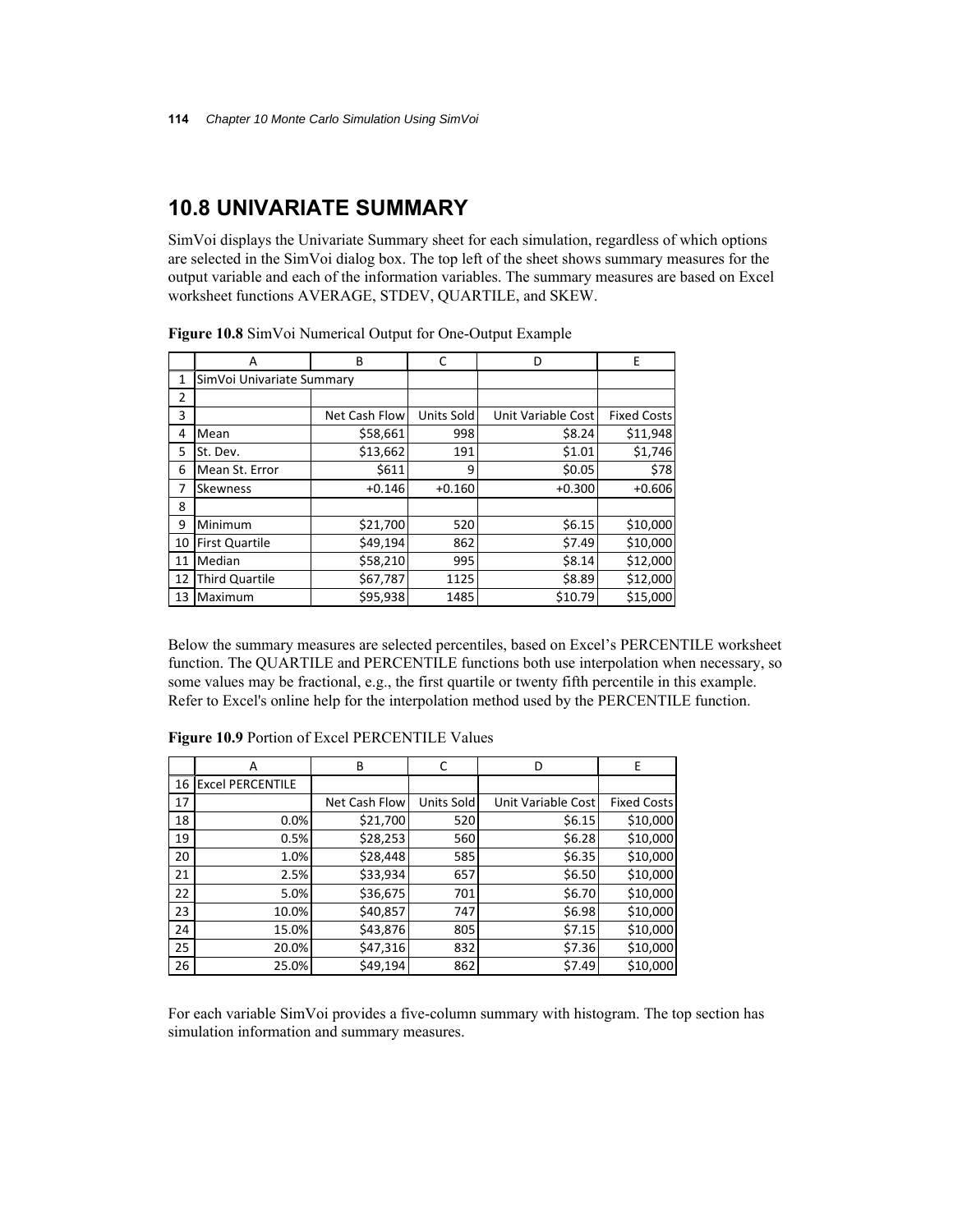|                | н         |                           | К                     |          |
|----------------|-----------|---------------------------|-----------------------|----------|
| $\mathbf{1}$   |           | SimVoi Univariate Summary | Mean                  | \$58,661 |
| $\overline{2}$ | Date      | (current date)            | St. Dev.              | \$13,662 |
| 3              | Time      | (current time)            | Mean St. Error        | \$611    |
| 4              | Trials    | 500                       | <b>Skewness</b>       | $+0.146$ |
| 5              | Seed      | 12345678                  |                       |          |
| 6              | Workbook  | (file name)               | Minimum               | \$21,700 |
| 7              |           |                           | <b>First Quartile</b> | \$49,194 |
| 8              | Worksheet | Model                     | Median                | \$58,210 |
| 9              | Cell      | \$C\$10                   | <b>Third Quartile</b> | \$67,787 |
| 10             | Label     | Net Cash Flow             | Maximum               | \$95,938 |

**Figure 10.10** Portion of Univariate Summary for Each Variable

In the five-column range, the histogram is a combination chart, using an Excel column chart type for the vertical bars and an XY Scatter chart type for the horizontal axis.

**Figure 10.11** Histogram



The histogram is based on the numerical values of the frequency distribution located below the histogram and optional cumulative distribution chart. The distribution is computed using Excel's array-entered FREQUENCY worksheet function.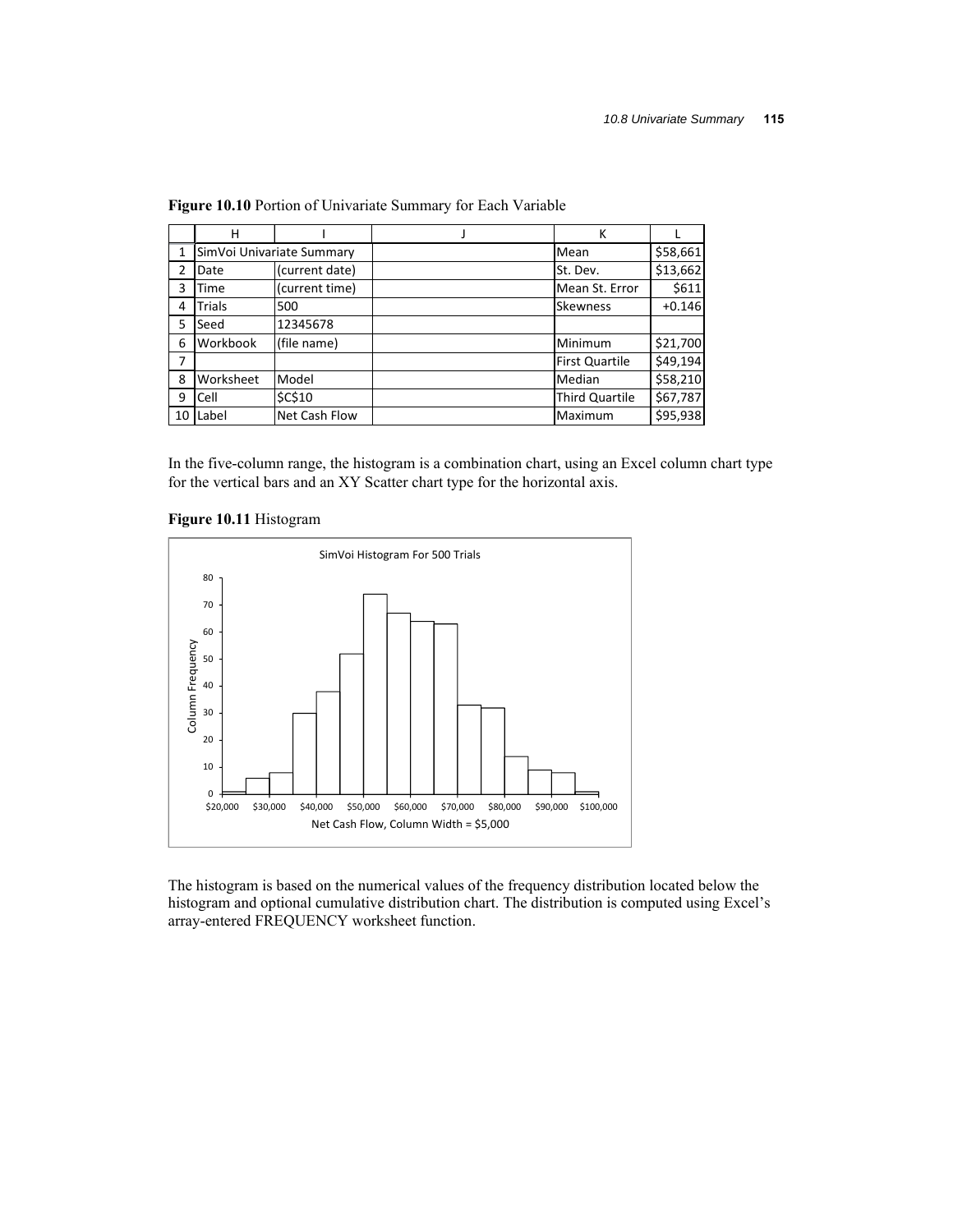|    | н                  |                |
|----|--------------------|----------------|
| 49 | <b>Upper Limit</b> | Frequency      |
| 50 | \$20,000           |                |
| 51 | \$25,000           | $\overline{1}$ |
| 52 | \$30,000           | 6              |
| 53 | \$35,000           | 8              |
| 54 | \$40,000           | 30             |
| 55 | \$45,000           | 38             |
| 56 | \$50,000           | 52             |
| 57 | \$55,000           | 74             |
| 58 | \$60,000           | 67             |
| 59 | \$65,000           | 64             |
| 60 | \$70,000           | 63             |
| 61 | \$75,000           | 33             |
| 62 | \$80,000           | 32             |
| 63 | \$85,000           | 14             |
| 64 | \$90,000           | 9              |
| 65 | \$95,000           | 8              |
| 66 | \$100,000          |                |

**Figure 10.12** Frequency Distribution

If the Cumulative Charts box is checked on the SimVoi dialog box, the chart of cumulative relative frequency is shown below the histogram.

**Figure 10.13** Cumulative Chart



The cumulative chart is based on the sorted values and the cumulative relative frequencies, located in columns to the right of the charts for the variables.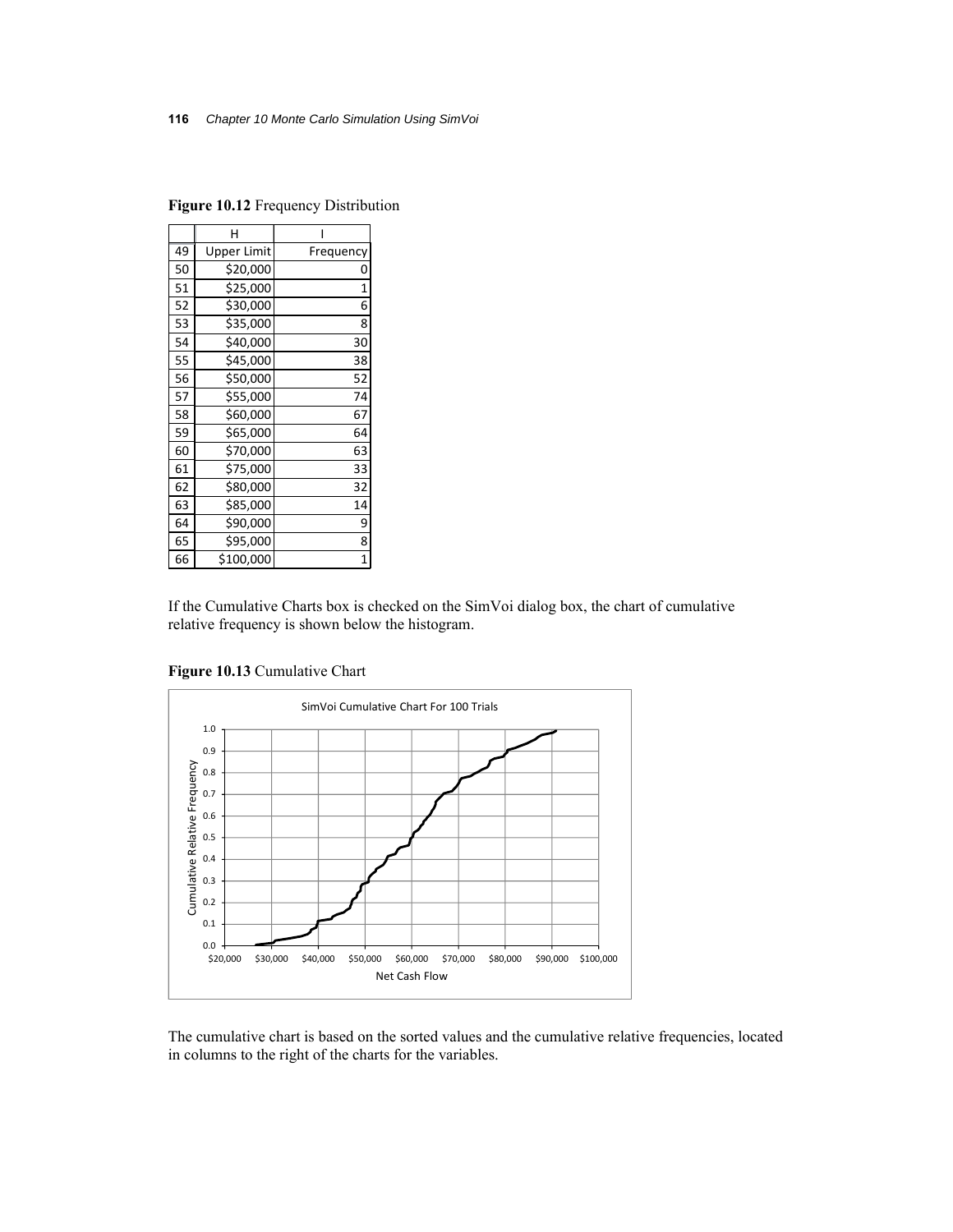|    | AJ            | AK         | AL                 | <b>AM</b>          | AN              |
|----|---------------|------------|--------------------|--------------------|-----------------|
| 1  | Net Cash Flow | Units Sold | Unit Variable Cost | <b>Fixed Costs</b> | Cumul.Rel.Freq. |
| 2  | \$26,634      | 539        | \$6.41             | \$10,000           | 0.005           |
| 3  | \$30,400      | 601        | \$6.60             | \$10,000           | 0.015           |
| 4  | \$30,782      | 614        | \$6.63             | \$10,000           | 0.025           |
| 5  | \$33,722      | 676        | \$6.63             | \$10,000           | 0.035           |
| 6  | \$36,397      | 696        | \$6.78             | \$10,000           | 0.045           |
| 7  | \$37,711      | 701        | \$6.87             | \$10,000           | 0.055           |
| 8  | \$38,326      | 717        | \$6.96             | \$10,000           | 0.065           |
| 9  | \$38,446      | 732        | \$6.98             | \$10,000           | 0.075           |
| 10 | \$39,518      | 743        | \$7.04             | \$10,000           | 0.085           |
| 11 | \$39,668      | 744        | \$7.05             | \$10,000           | 0.095           |

**Figure 10.14** First Ten Values for Cumulative Charts

The cumulative relative frequencies start at  $1/(2*N)$ , where N is the number of trials, and increase by 1/N. The rationale is that the lowest ranked value of the sample values from the simulation is an estimate of the population values in the range from 0 to 1/N. The lowest ranked value is associated with the median of that range.

## **10.9 BIVARIATE SUMMARY**

If there are Information Cells and the Bivariate Charts box is checked in the SimVoi dialog box, SimVoi creates a Bivariate Summary sheet. The top left area displays correlation coefficients, r, and coefficients of determination, r-squared, for each pair of variables, based on Excel's CORREL and RSQ worksheet functions.

|    | A                                       | B             | C                 | D                  | E                  |
|----|-----------------------------------------|---------------|-------------------|--------------------|--------------------|
| 1  | SimVoi Bivariate Summary                |               |                   |                    |                    |
| 2  |                                         |               |                   |                    |                    |
| 3  |                                         |               |                   |                    |                    |
| 4  | Correlation Coefficient, r              |               |                   |                    |                    |
| 5  | Excel CORREL, 500 Trials                |               |                   |                    |                    |
| 6  |                                         | Net Cash Flow | <b>Units Sold</b> | Unit Variable Cost | <b>Fixed Costs</b> |
| 7  | Net Cash Flow                           | 1.0000        | 0.9890            | $-0.0388$          | $-0.1417$          |
| 8  | Units Sold                              | 0.9890        | 1.0000            | 0.0342             | $-0.0145$          |
| 9  | Unit Variable Cost                      | $-0.0388$     | 0.0342            | 1.0000             | $-0.0144$          |
| 10 | <b>Fixed Costs</b>                      | $-0.1417$     | $-0.0145$         | $-0.0144$          | 1.0000             |
| 11 |                                         |               |                   |                    |                    |
| 12 | Coefficient of Determination, r-squared |               |                   |                    |                    |
| 13 | Excel RSQ, 500 Trials                   |               |                   |                    |                    |
| 14 |                                         | Net Cash Flow | Units Sold        | Unit Variable Cost | <b>Fixed Costs</b> |
| 15 | Net Cash Flow                           | 1.0000        | 0.9781            | 0.0015             | 0.0201             |
| 16 | Units Sold                              | 0.9781        | 1.0000            | 0.0012             | 0.0002             |
| 17 | Unit Variable Cost                      | 0.0015        | 0.0012            | 1.0000             | 0.0002             |
| 18 | <b>Fixed Costs</b>                      | 0.0201        | 0.0002            | 0.0002             | 1.0000             |

**Figure 10.15** Bivariate Numerical Results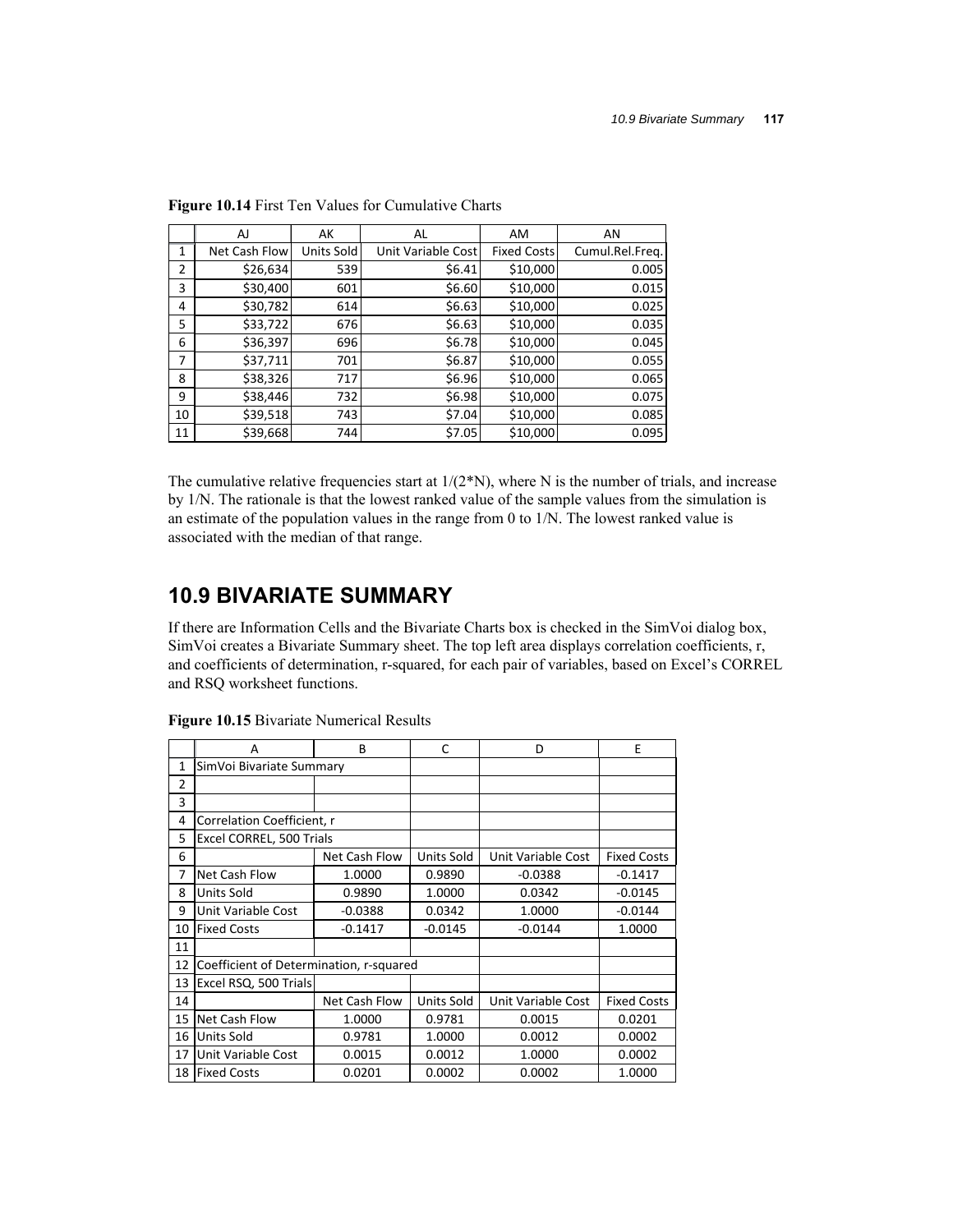SimVoi creates an XY Scatter chart for each pair of variables. The chart is in the area to the right of the numerical tables for r and r-squared, The top row of bivariate charts have the output variable on the vertical axis.

**Figure 10.16** Bivariate Chart With Strong Relationship



For the example, there is a very strong linear relationship between net cash flow and units sold. There is almost no relationship between net cash flow and unit variable cost.

**Figure 10.17** Bivariate Chart With Essentially No Relationship

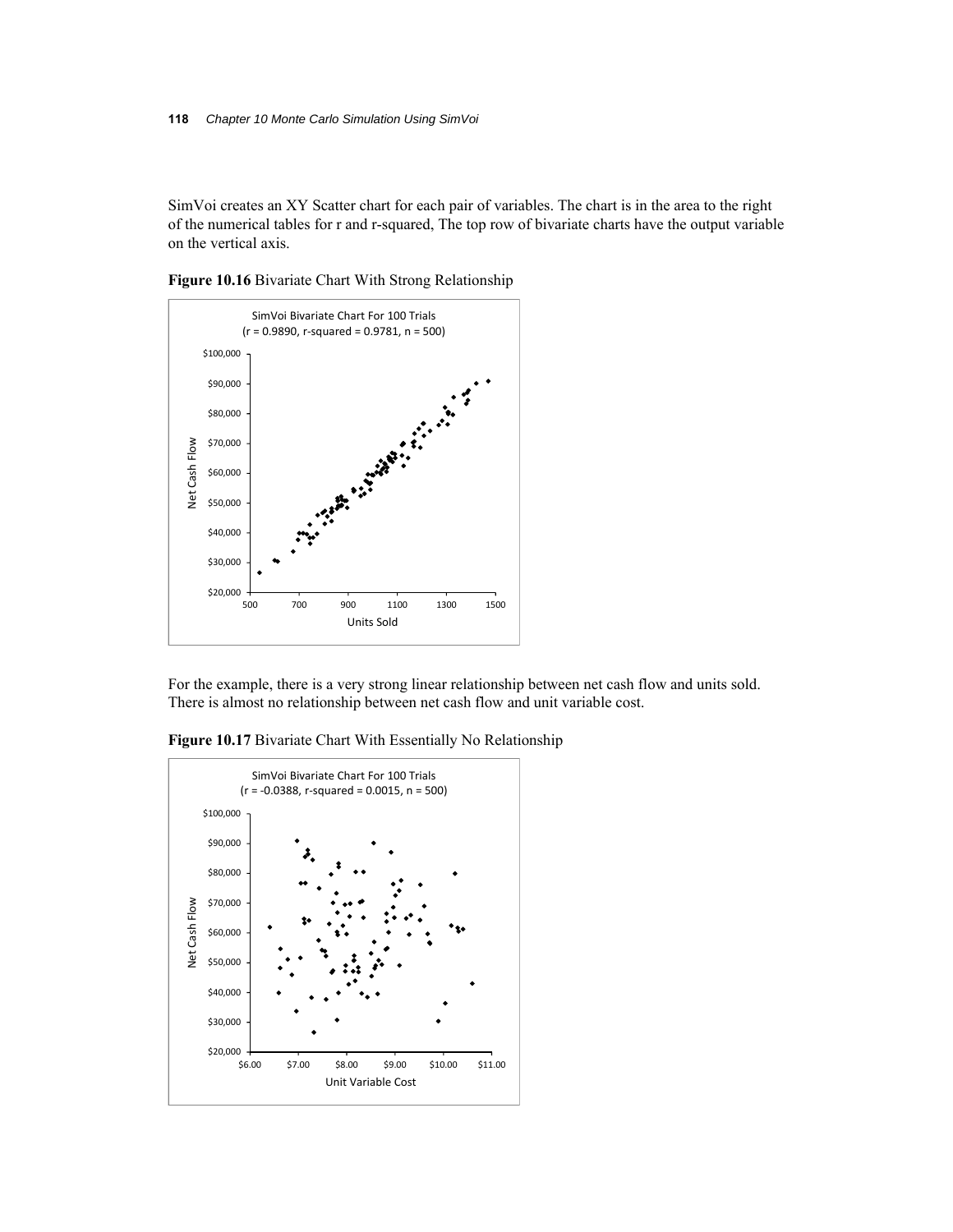Each bivariate chart is based on data arranged in columns located to the right of the charts.

|    | AP            | AQ         | AR                 | AS                 |
|----|---------------|------------|--------------------|--------------------|
| 1  | Net Cash Flow | Units Sold | Unit Variable Cost | <b>Fixed Costs</b> |
| 2  | \$48,155      | 854        | \$8.58             | \$12,000           |
| 3  | \$70,683      | 1170       | \$8.32             | \$12,000           |
| 4  | \$86,437      | 1371       | \$7.20             | \$12,000           |
| 5  | \$66,834      | 1079       | \$7.81             | \$10,000           |
| 6  | \$77,635      | 1283       | \$9.13             | \$12,000           |
| 7  | \$61,920      | 1060       | \$6.41             | \$15,000           |
| 8  | \$70,156      | 1125       | \$7.72             | \$10,000           |
| 9  | \$90,185      | 1422       | \$8.56             | \$10,000           |
| 10 | \$47,412      | 805        | \$7.72             | \$10,000           |
| 11 | \$47,154      | 835        | \$8.13             | \$12,000           |

**Figure 10.18** First Ten Trials for Bivariate Charts

The top ten trials of data for the bivariate charts is the same as the top ten trials on the Simulation Data sheet. The entire Simulation Data sheet may be deleted without affecting the display of the bivariate charts.

### **10.10 VALUE OF INFORMATION**

Extending the Monte Carlo simulation example, the decision maker must decide between the software project and a fixed price job that would pay \$50,000 using the same commitment of time and related resources. Before choosing, the decision maker could gather some information to help resolve the uncertainty associated with the software project. Which information about the three uncertainties is most valuable, and how much should the decision maker be willing to pay for the information?

The analyst uses SimVoi's option for Value of Information to help answer the decision maker's questions.

SimVoi is appropriate for this kind of analysis if the Output Value Cell is a monetary value and the Information Cells are uncertain inputs to the model.

The Number of Brackets box specifies the number of equally-probable ranges of values used to approximate the probability distributions for the value of information calculations.

The Trials per Bracket box specifies the number of trial used for approximating each of the brackets.

With 25 brackets and 20 trials per bracket, the simulation uses  $25*20 = 500$  trials. Using the same random number seed, 12345678, the simulation results will be the same as before. The histograms, cumulative charts, and bivariate charts will also be the same.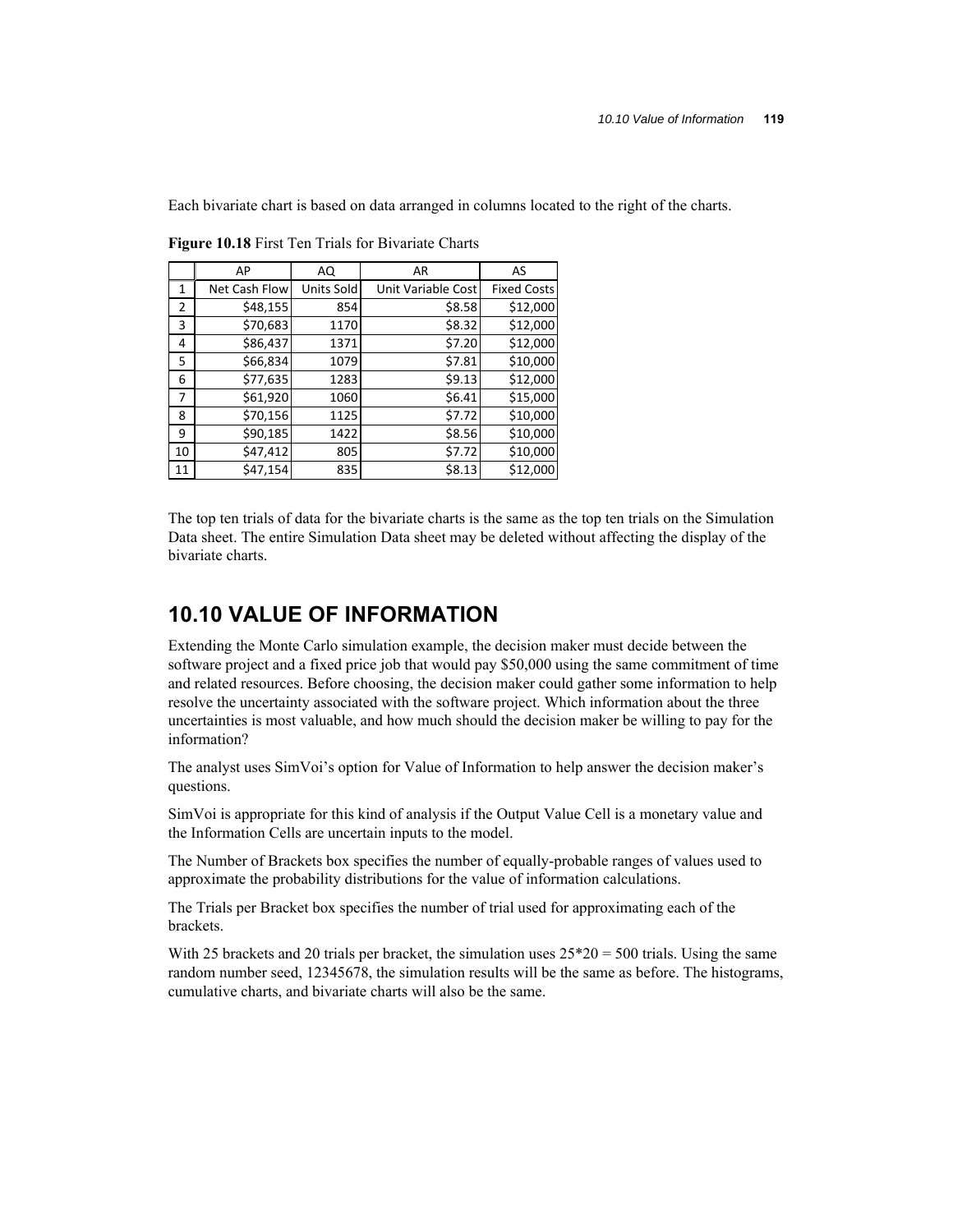| SimVoi                                                 | x                                                                              |
|--------------------------------------------------------|--------------------------------------------------------------------------------|
| Model!\$C\$10<br>Output Value Cell                     |                                                                                |
| Model!\$C\$6:\$C\$8<br>Information Cell(s)             |                                                                                |
| Monte Carlo Simulation Only<br>500<br>Number of Trials | <b>Bivariate Charts</b><br>Number of Points for<br>100<br>Each Bivariate Chart |
| C Simulation and Value of Information                  | Cumulative Charts                                                              |
| 25<br>Number of Brackets                               | Number of Points for<br>100<br>Each Cumulative Chart                           |
| <b>Trials per Bracket</b><br>20                        | Random Number Seed<br>12345678                                                 |
| Help                                                   | <br>Close<br>Simulate                                                          |

**Figure 10.19** SimVoi Dialog Box for Simulation and Value of Information

SimVoi creates a chart showing the value of information for each Information Cell.



**Figure 10.20** Chart for Value of Information for Each Information Variable

The chart shows how the value of information for the situation described by the model depends on the value of an alternative situation.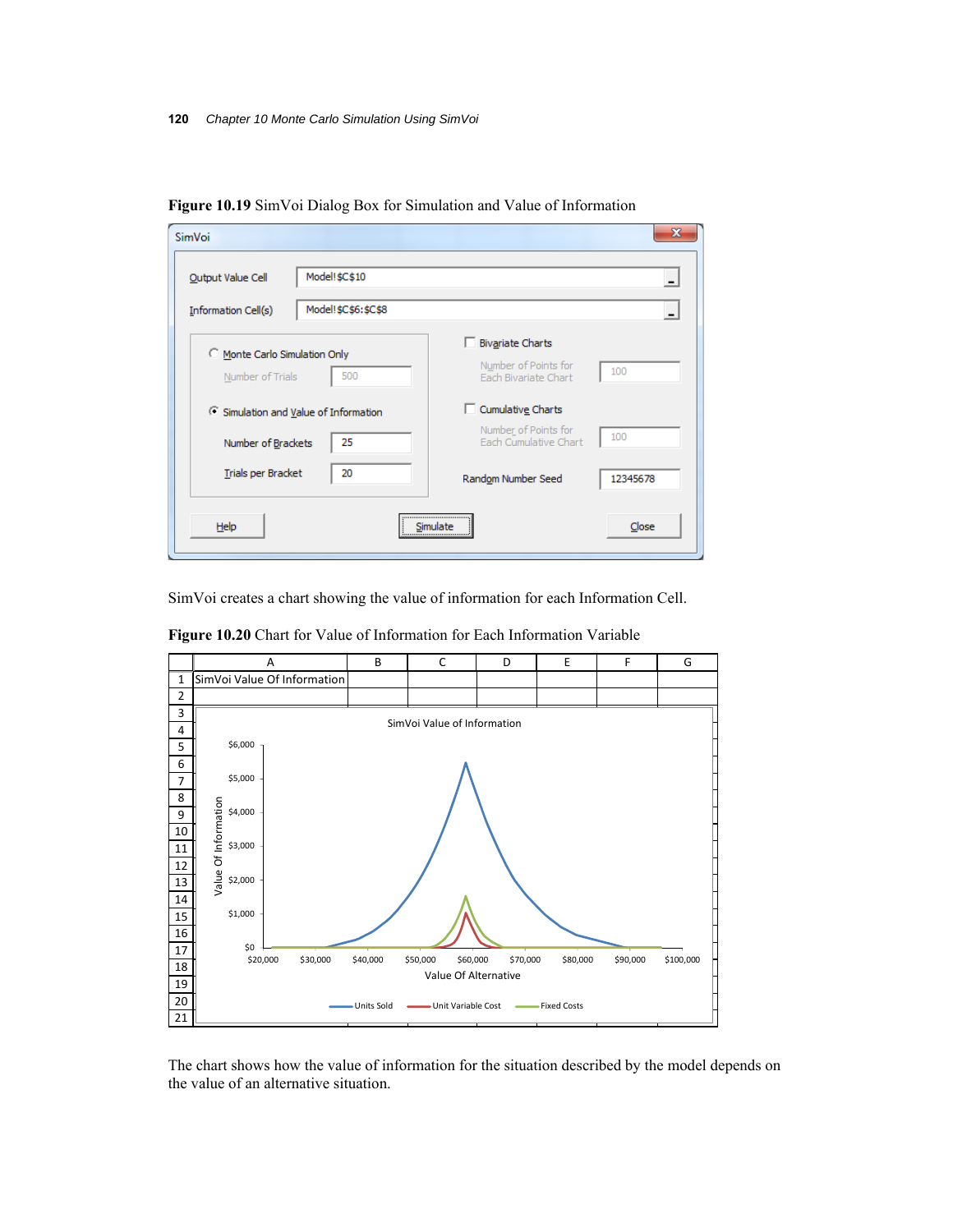Referring to the Univariate Summary worksheet, the minimum value of simulation results for the software project is \$21,700. If an alternative project has an outcome value less than \$21,700, then clearly the software project is preferred, and there is no value for additional information about the three uncertain inputs of the software model.

Similarly, the maximum value of simulation results for the software project is \$95,938. If an alternative project has an outcome value greater than \$95,938, then clearly the alternative project is preferred, and there is no value for additional information about the three uncertain inputs of the software model.

If the alternative project has an outcome value between the two extremes of the software project, there may be some value of obtaining information about the uncertain assumptions used in the software model.

For the software example problem with an alternative project yielding \$50,000, there is a positive value associated with information about Units Sold. There is zero value for information about Unit Variable Cost and Fixed Costs.

When the value of the alternative is \$50,000, the exact value of information can be determined by using the What-If calculations in the Units Sold section of the Value Of Information worksheet.

|    |                | К             |                                            | м                    | N           | O              |
|----|----------------|---------------|--------------------------------------------|----------------------|-------------|----------------|
| 24 | What-If Input  | \$50,000      |                                            | Value Of Alternative |             |                |
| 25 |                |               |                                            |                      |             |                |
| 26 |                | \$58,661      | Average Value Of Simulation                |                      |             |                |
| 27 |                | \$60,729      | Average Value With Information, Units Sold |                      |             |                |
| 28 |                | \$58,661      | Average Value Without Information          |                      |             |                |
| 29 |                |               |                                            |                      |             |                |
| 30 | What-If Output | \$2,067       | Value Of Information, Units Sold           |                      |             |                |
| 31 |                |               |                                            |                      |             |                |
| 32 |                |               |                                            |                      |             |                |
| 33 |                | Conditional   | Conditional                                |                      |             | Data For Chart |
| 34 |                | Average Value | Average Value                              |                      | Value Of    | Value Of       |
| 35 | <b>Bracket</b> | Of Simulation | With Information                           |                      | Alternative | Information    |
| 36 | $\mathbf{1}$   | \$89,201      | \$89,201                                   |                      | \$21,700    | \$0            |
| 37 | $\overline{2}$ | \$79,779      | \$79,779                                   |                      | \$21,849    | \$0            |
| 38 | 3              | \$76,814      | \$76,814                                   |                      | \$21,997    | \$0            |
| 39 | 4              | \$73,781      | \$73,781                                   |                      | \$22,146    | \$0            |
| 40 | 5              | \$70,249      | \$70,249                                   |                      | \$22,294    | \$0            |

**Figure 10.21** Example of What-If for Units Sold

If you enter \$50,000 into the What-If Input cell for Value Of Alternative and recalculate the worksheet, the What-In Output cell shows \$2,067. This is the most you should pay for perfect information about Units Sold.

Another important use of value of information is sensitivity analysis. Instead of looking at the effects of varying input values or probability, value of information combines both into its measure. By examining the chart, it is easy to see that information about Units Sold is much more valuable than information about Unit Variable Cost or Fixed Costs.

SimVoi determines value of information by first sorting the simulation results for an Information Cell and associated Output Value Cell. SimVoi uses the Information Cell data as the sort key and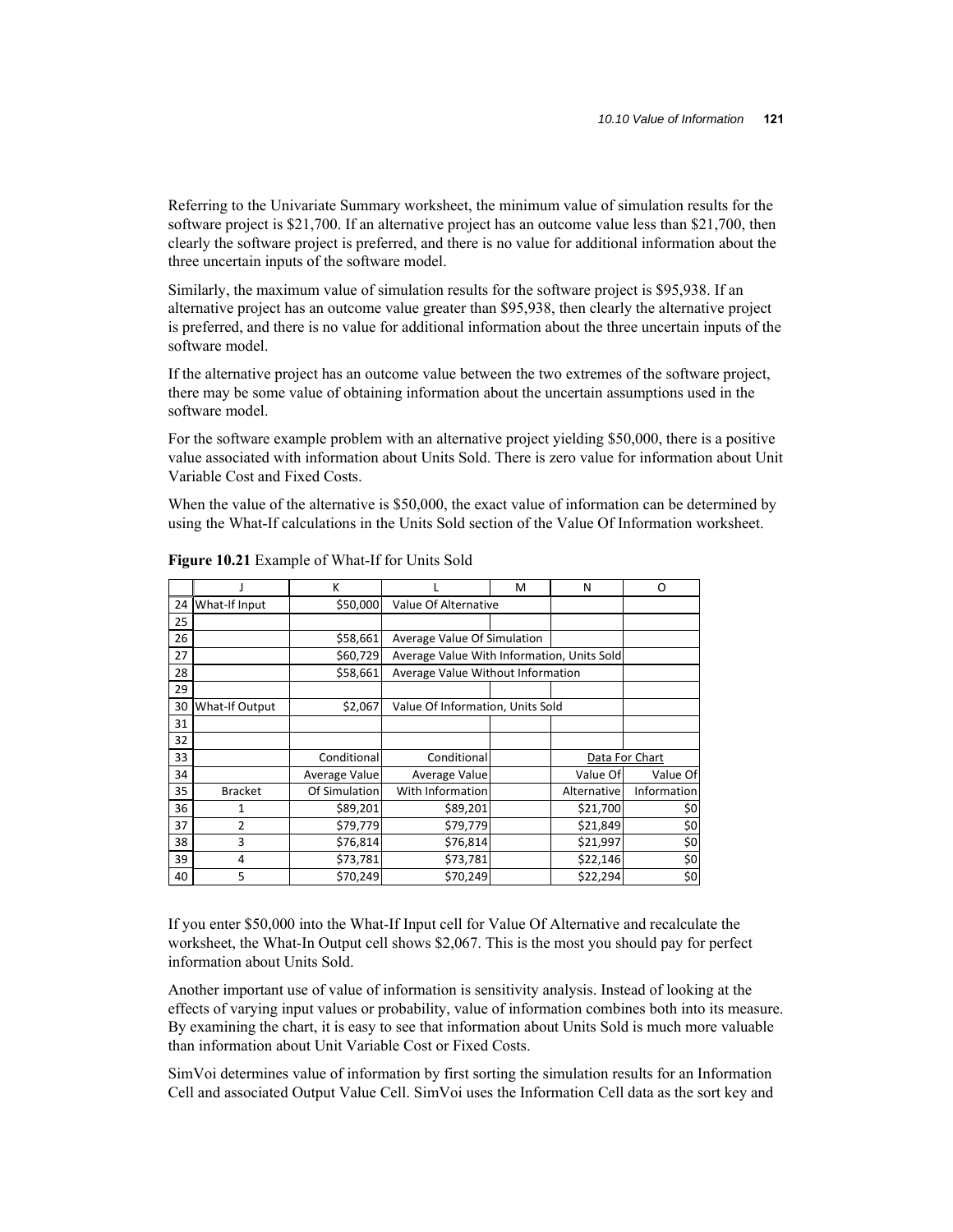sorts from highest value down to lowest value. The Trial number is included to make it easy to verify the calculations.

|    | AN    | AO                | AP            |
|----|-------|-------------------|---------------|
| 3  |       | Sort Key          |               |
| 4  | Trial | <b>Units Sold</b> | Net Cash Flow |
| 5  | 322   | 1485              | \$90,700      |
| 6  | 43    | 1471              | \$90,922      |
| 7  | 188   | 1469              | \$92,973      |
| 8  | 239   | 1469              | \$93,967      |
| 9  | 206   | 1465              | \$91,794      |
| 10 | 236   | 1462              | \$95,938      |
| 11 | 114   | 1460              | \$93,300      |
| 12 | 320   | 1445              | \$92,665      |
| 13 | 136   | 1430              | \$88,405      |
| 14 | 8     | 1422              | \$90,185      |

**Figure 10.22** Top Ten Rows of Sorted Data for Conditional EMV

Without any additional information, the average value of the simulation model is \$58,661, i.e., the mean of Net Cash Flow shown on the Univariate Summary worksheet.

In this example, the Number of Brackets is 25 and the Trials per Bracket is 20. In the sorted data the first 20-row bracket is rows 5:24. When Units Sold is in the range 1349 to 1485, the associated Net Cash Flow values range from \$83,313 to \$95,938 with average value \$89,201. SimVoi uses the name Conditional Average Value of Simulation for this average, and the value is displayed below the What-If area on the worksheet. If we know that Units Sold is in this high range, average value of the simulation is \$89,201. The second bracket is rows 25:44 with conditional average value \$79,779. And so on, down to the twenty-fifth bracket in rows 485:504 with conditional average value \$31,784.

If we know that Units Sold is in a particular bracket, we compare the conditional average value of the simulation with the value of the alternative, and we choose the highest. The third column below the What-If area contains MAX functions, and the result is Conditional Average Value With Information.

The average of the Conditional Average Value With Information values is the Average Value With Information, Units Sold, shown in the What-If area. Also shown is the Average Value Without Information, i.e., the maximum of the Average Value Of Simulation and the Value Of Alternative. The Value of Information is the difference between the Average Value With Information and the Average Value Without Information.

When the value of the alternative is \$50,000, the value of information is \$2,067. The value of information is highest if the value of the alternative is the same as the average value of the simulation model, i.e.,  $$64,139 - $58,661 = $5,478$ .

The data for the chart is computed using approximately 500 equally-spaced values between the minimum and maximum of the Net Cash Flow values from the simulation, including the value of Average Value Of Simulation.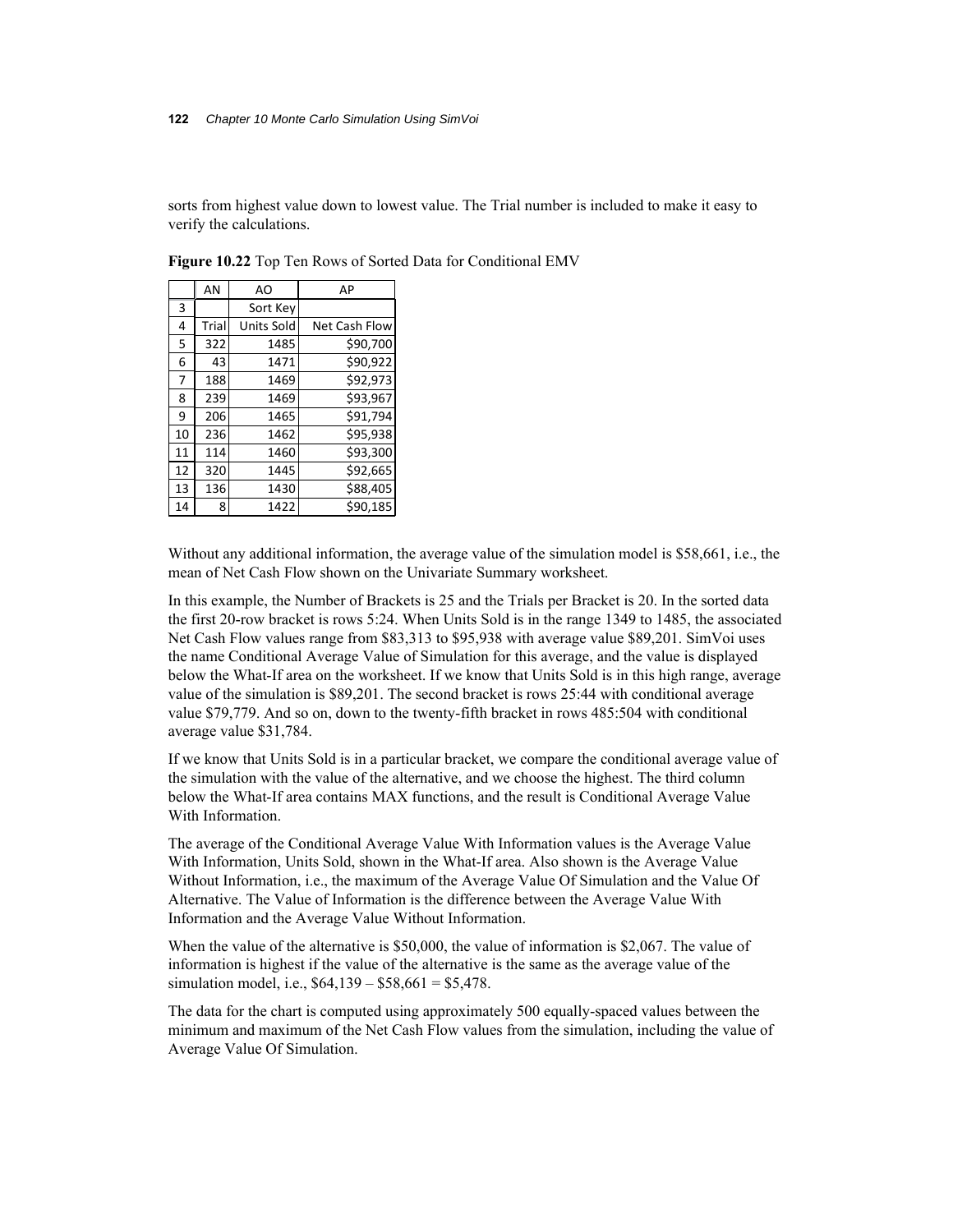### **10.11 RANDOM NUMBER GENERATOR FUNCTIONS**

### **RandBeta**

Returns a random value from a beta distribution.

### **Syntax**

RandBeta(alpha,beta,[minimum\_value],[maximum\_value])

The required arguments alpha and beta determine the shape of the probability density function and correspond to arguments of the same name used by the Excel family of beta functions. The optional arguments correspond to lower bound A and upper bound B in the Excel beta functions.

### **Remarks**

If any argument is nonnumeric, RandBeta returns the #VALUE! error value.

If alpha  $\leq 0$  or beta  $\leq 0$ , RandBeta returns the #NUM! error value.

If you omit values for minimum\_value and maximum\_value, RandBeta returns values with minimum\_value = 0 and maximum\_value = 1.

#### **Example**

The charts show the distribution for RandBeta with shape parameter values of 4 and 2, minimum\_value 2 and maximum\_value 10.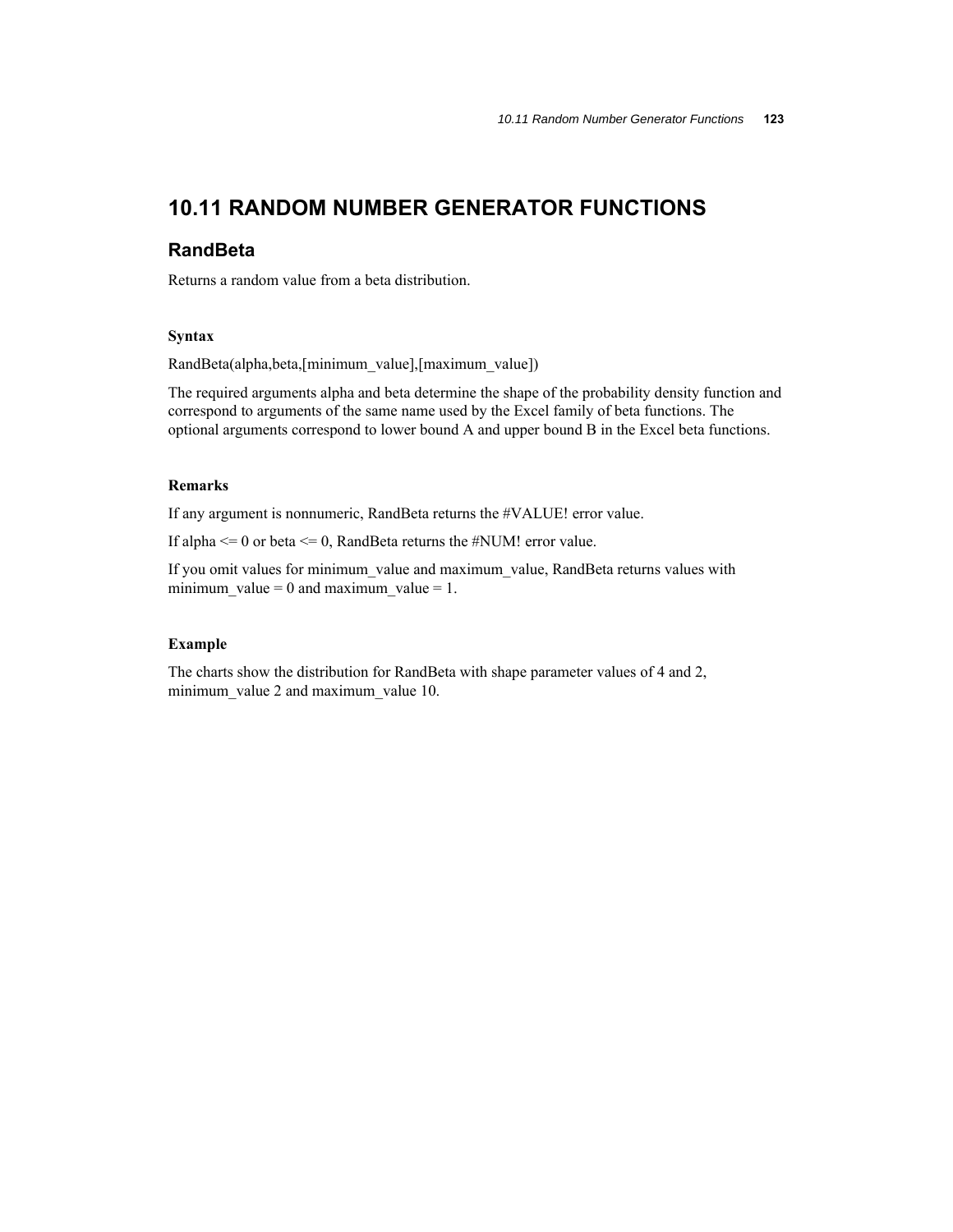

**Figure 10.23** RandBeta Example Probability Density Function

**Figure 10.24** RandBeta Example Cumulative Probability Function

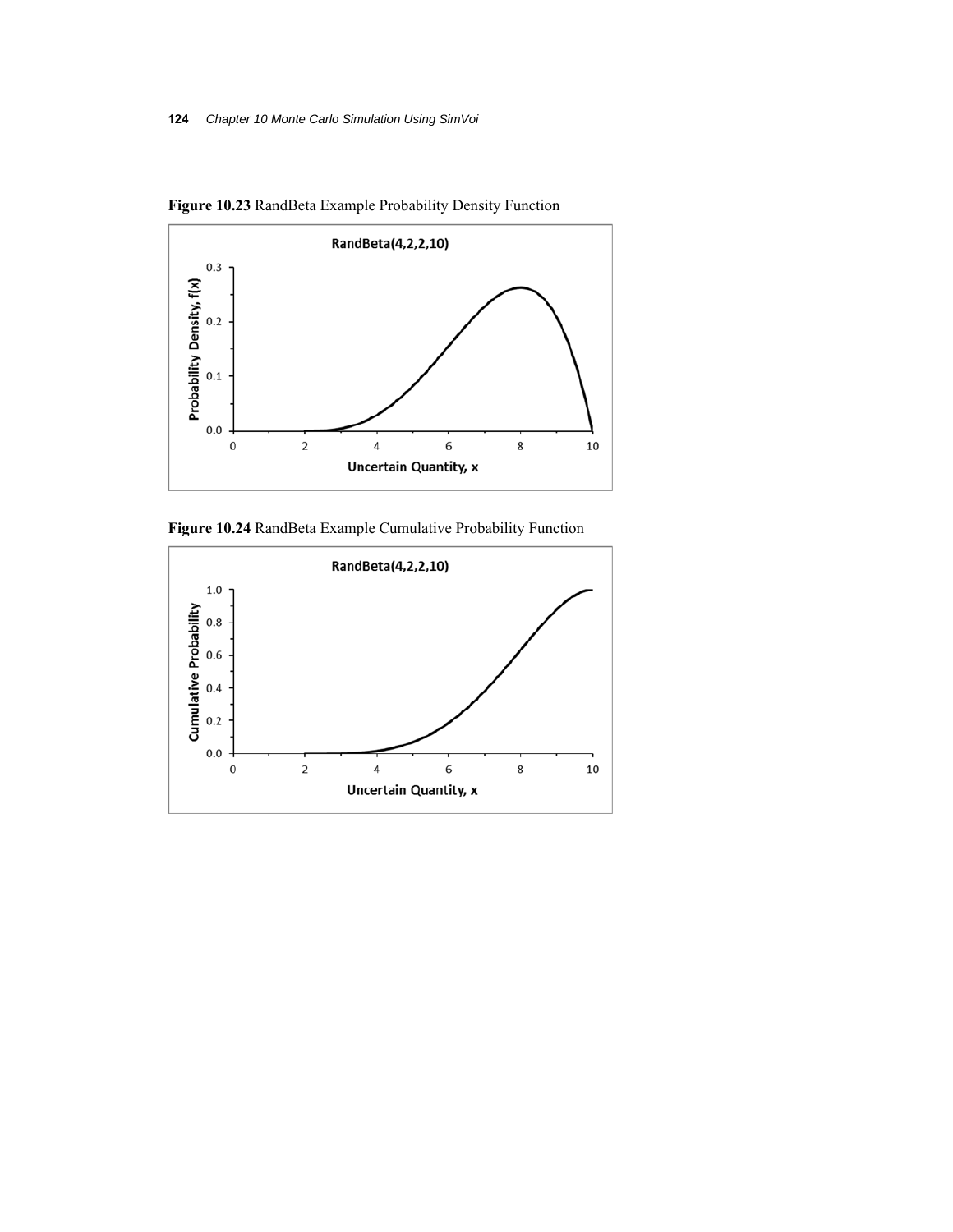### **RandBinomial**

Returns a random value from a binomial distribution. The binomial distribution can model a process with a fixed number of trials where the outcome of each trial is a success or failure, the trials are independent, and the probability of success is constant. RandBinomial counts the total number of successes for the specified number of trials. If n is the number of trials, the possible values for RandBinomial are the non-negative integers 0,1,...,n.

### **Syntax**

RandBinomial(trials,probability\_s)

Trials (often denoted n) is the number of independent trials.

Probability s (often denoted p) is the probability of success on each trial.

### **Remarks**

Returns #N/A if there are too few or too many arguments.

Returns #NAME! if an argument is text and the name is undefined.

Returns #NUM! if trials is non-integer or less than one, or probability s is less than zero or more than one.

Returns #VALUE! if an argument is a defined name of a cell and the cell is blank or contains text.

### **Example**

A salesperson makes ten unsolicited calls per day, where the probability of making a sale on each call is 70 percent. The uncertain total number of sales in one day is =RandBinomial(10,0.7)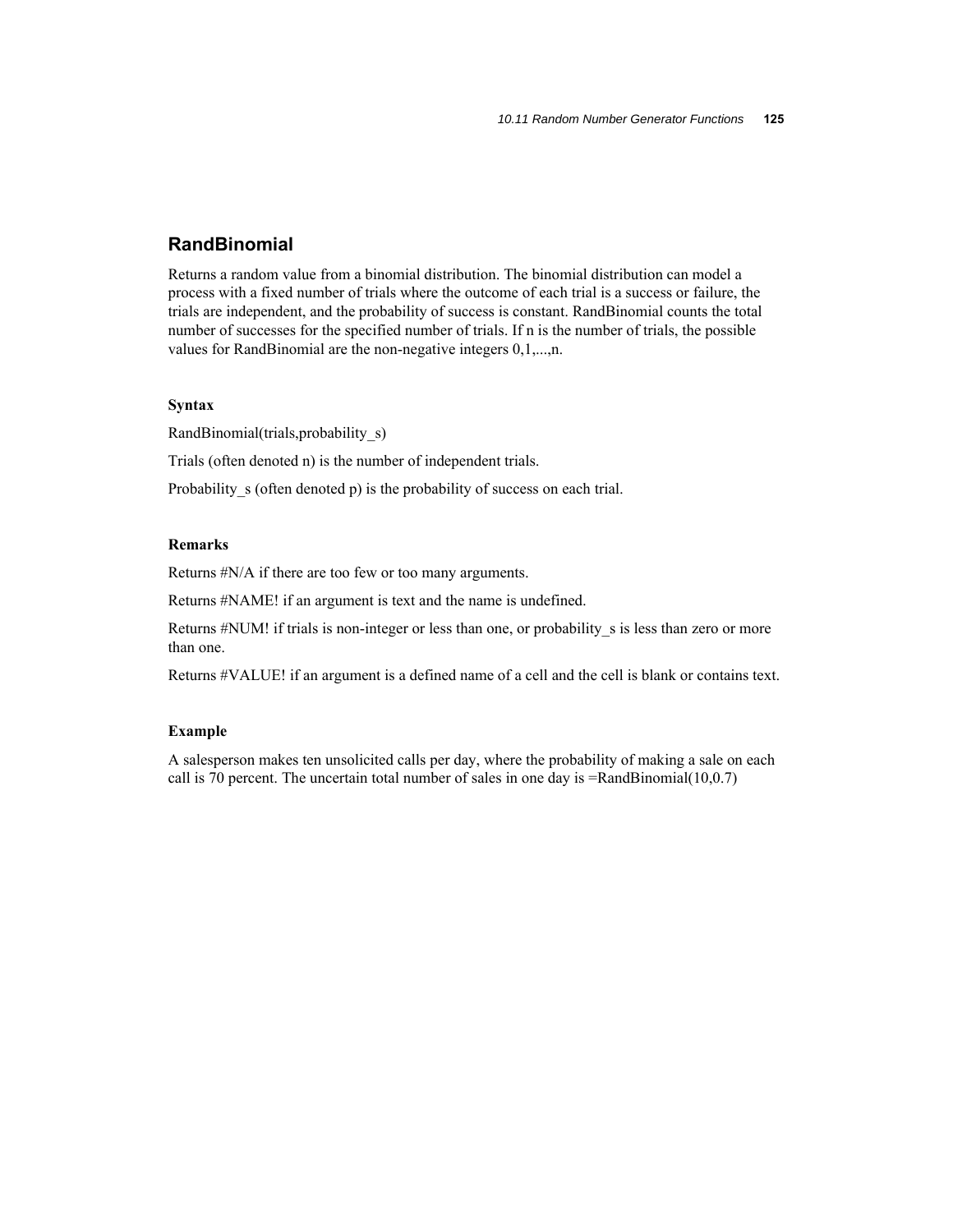



**Figure 10.26** RandBinomial Example Cumulative Probability Function



### **Related Functions**

FastBinomial: Same as RandBinomial without any error checking of the arguments.

CritBinom(trials,probability\_s,RAND()): Excel's inverse of the cumulative binomial, or CritBinom(trials,probability\_s,RandUniform(0,1)) to use the SimVoi Seed feature.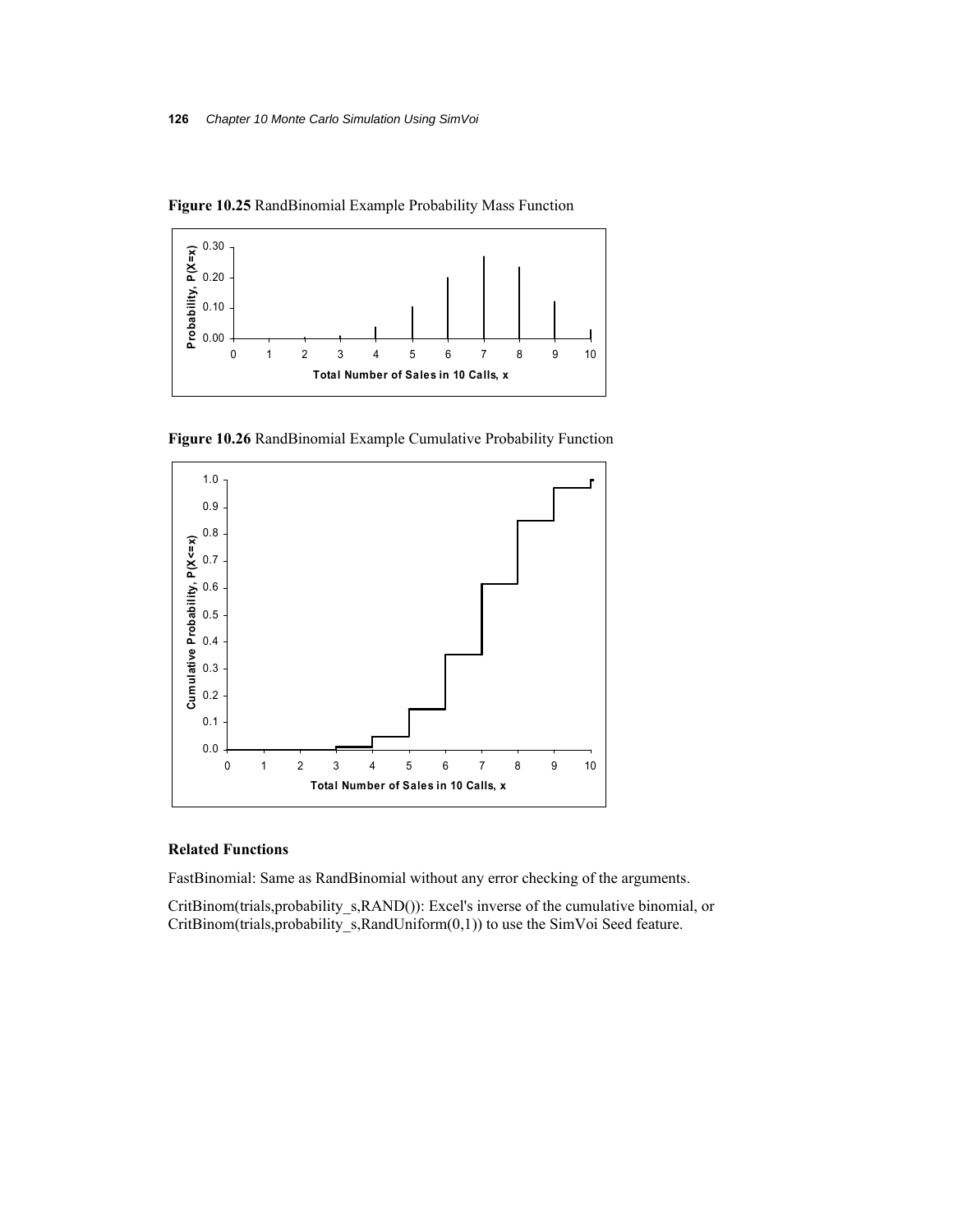### **RandBiVarNormal**

Returns two random values from a bivariate normal distribution with specified means, standard deviations, and correlation.

To use this random number generator function, select two adjacent cells on the worksheet. Type =RandBiVarNormal followed by numerical values for the five arguments or references to cells containing the values, separated by commas, enclosed in starting and ending parentheses. After typing the ending parentheses, do not press Enter. Instead, hold down the Control and Shift keys while you press Enter, thus "array entering" the function.

#### **Syntax**

RandBiVarNormal(mean1,stdev1,mean2,stdev2,correl12)

### **Remarks**

Returns #REF! if the array function is not entered into two adjacent cells.

Returns #NUM! if a standard deviation is negative or the correlation is outside the range between - 1 and +1.

Returns #VALUE! if an argument is not numeric.

### **Example**

Select two adjacent cells, type

=RandBiVarNormal(100,10,50,5,0.5)

Hold down Control and Shift while you press Enter.

### **Related Function**

FastBiVarNormal: Same as RandBiVarNormal without any error checking of the arguments. The two adjacent cells must be in the same row.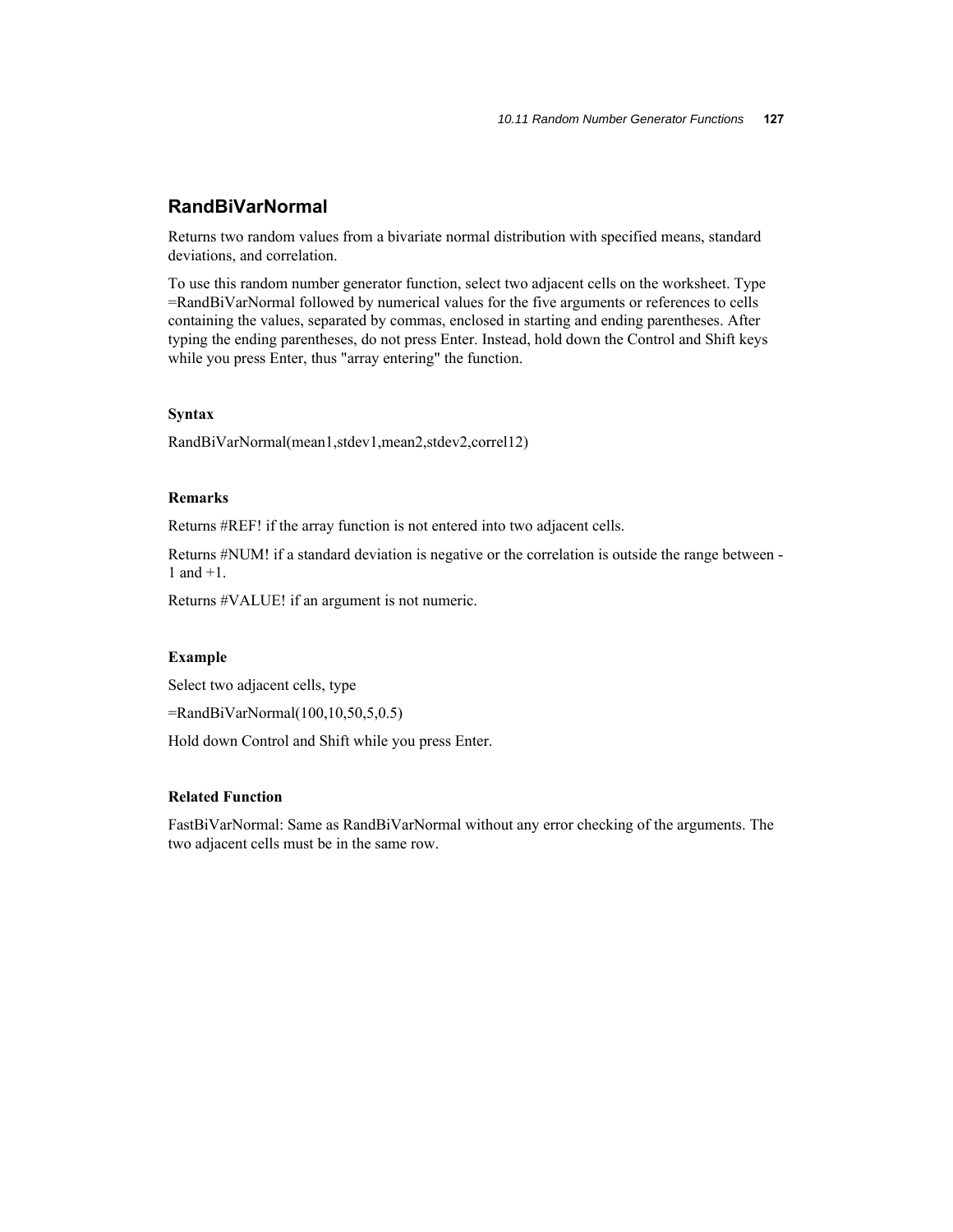### **RandCumulative**

Returns a random value from a piecewise-linear cumulative distribution. This function can model a continuous-valued uncertain quantity, X, by specifying points on its cumulative distribution. Each point is specified by a possible value, x, and a corresponding left-tail cumulative probability,  $P(X \le x)$ . Random values are based on linear interpolation between the specified points.

### **Syntax**

RandCumulative(value\_cumulative\_table)

Value cumulative table must be a reference, or the defined name of a reference, for a two-column range, with values in the left column and corresponding cumulative probabilities in the right column.

### **Remarks**

Returns #N/A if there are too few or too many arguments.

Returns #NAME! if the argument is text and the name is undefined.

Returns #NUM! if the first (top) cumulative probability is not zero, if the last (bottom) cumulative probability is not one, or if the values or cumulative probabilities are not in ascending order.

Returns #REF! if the number of columns in the table reference is not two.

Returns #VALUE! if the argument is not a reference, if the argument is a defined name but not for a reference, or if any cell of the table contains text or is blank.

### **Example**

A corporate planner thinks that minimum possible market demand is 1000 units, median is 5000, and maximum possible is 9000. Also, there is a ten percent chance that demand will be less than 4000 and a ten percent chance it will exceed 7000. The values, x, and cumulative probabilities,  $P(X \le x)$ , are entered into spreadsheet cells A2:B6.

|  |  |  | Figure 10.27 RandCumulative Example Spreadsheet Data |  |
|--|--|--|------------------------------------------------------|--|
|  |  |  |                                                      |  |

|   |      | в            |
|---|------|--------------|
|   |      | $P(X \le x)$ |
| 2 | 1000 | 0.0          |
| 3 | 4000 | 0.1          |
|   | 5000 | 0.5          |
| 5 | 7000 | 0.9          |
| 6 | 9000 |              |

The function is entered into another cell: =RandCumulative(A2:B6)

#### **Related Function**

FastCumulative: Same as RandCumulative without any error checking of the arguments.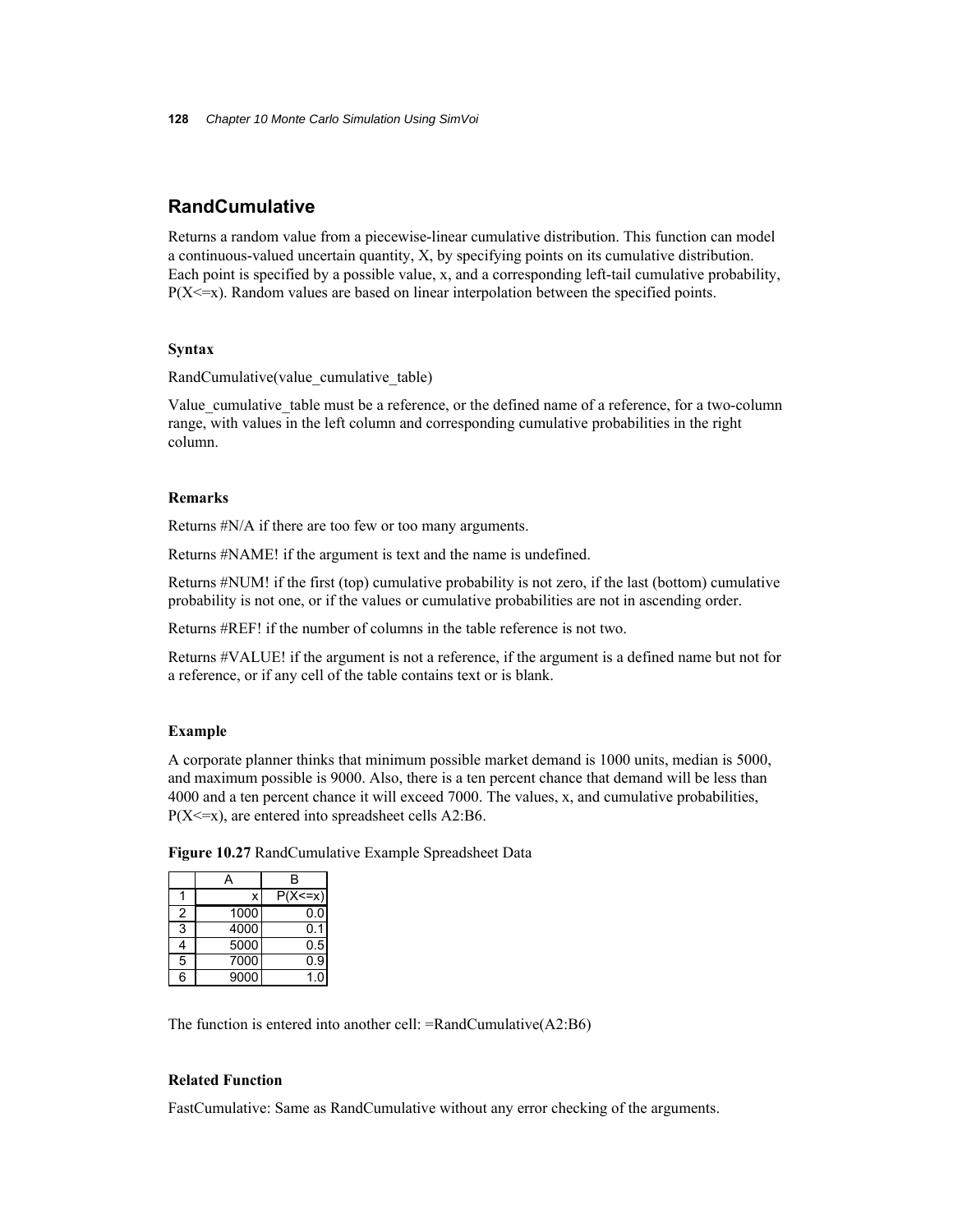

**Figure 10.28** RandCumulative Example Probability Density Function



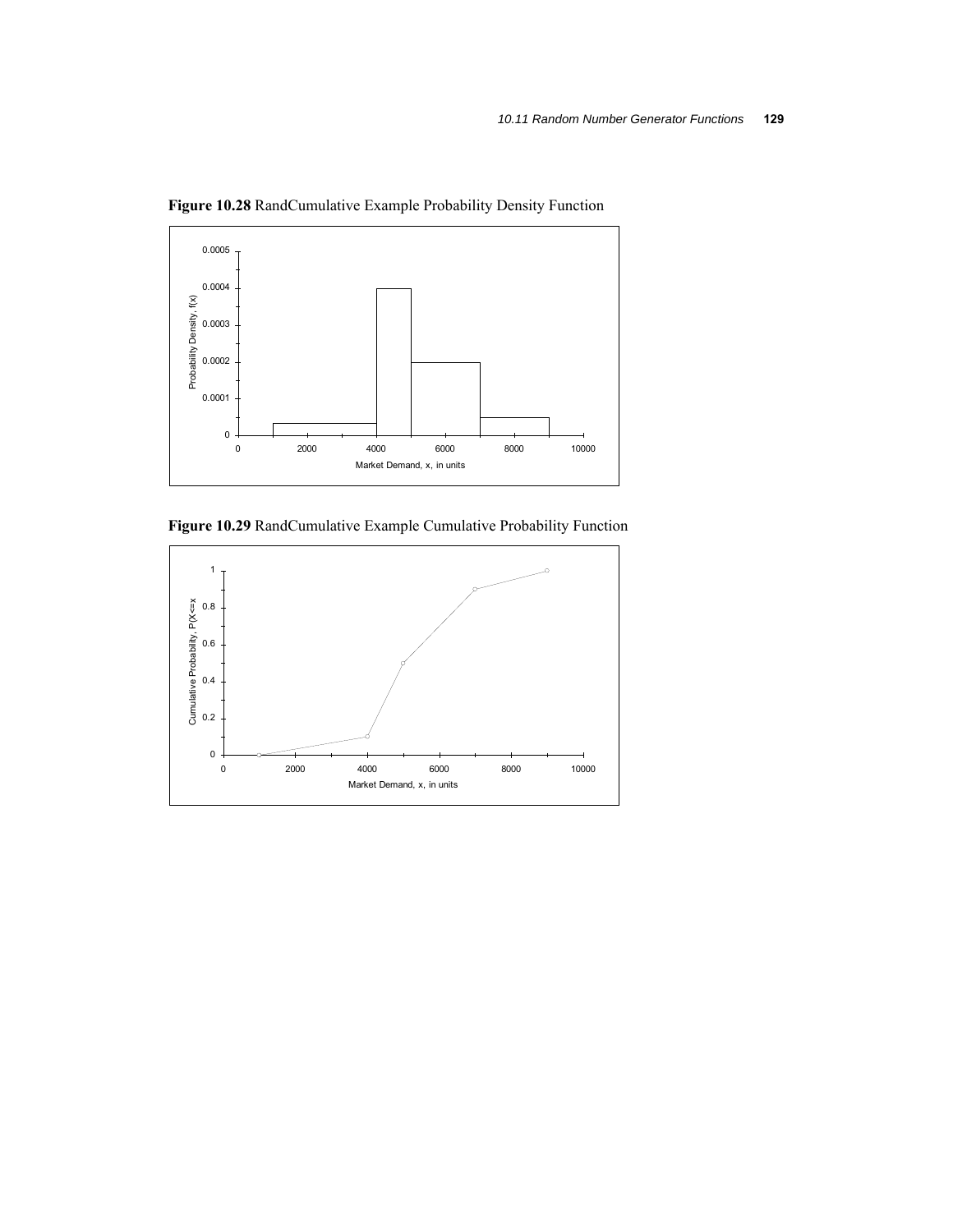### **RandDiscrete**

Returns a random value from a discrete probability distribution. This function can model a discrete-valued uncertain quantity, X, by specifying its probability mass function. The function is specified by each possible discrete value, x, and its corresponding probability,  $P(X=x)$ .

### **Syntax**

RandDiscrete(value\_discrete\_table)

Value discrete table must be a reference, or the defined name of a reference, for a two-column range, with values in the left column and corresponding probability mass in the right column.

### **Remarks**

Returns #N/A if there are too few or too many arguments.

Returns #NAME! if the argument is text and the name is undefined.

Returns #NUM! if a probability is negative or if the probabilities do not sum to one.

Returns #REF! if the number of columns in the table reference is not two.

Returns #VALUE! if the argument is not a reference, if the argument is a defined name but not for a reference, or if any cell of the table contains text or is blank.

#### **Example**

A corporate planner thinks that uncertain market revenue, X, can be approximated by three possible values and their associated probabilities:  $P(X=10000) = 0.25$ ,  $P(X=12000) = 0.50$ , and  $P(X=15000) = 0.25$ . The values and probabilities are entered into spreadsheet cells A2:B4.

**Figure 10.30** RandDiscrete Example Spreadsheet Data

|   |          | в    |
|---|----------|------|
|   |          | (X=x |
| 2 | \$10,000 | 0.25 |
| 3 | \$12,000 | 0.50 |
|   | \$15,000 |      |

The function is entered into another cell: =RandDiscrete(A2:B4)

### **Related Function**

FastDiscrete: Same as RandDiscrete without any error checking of the arguments.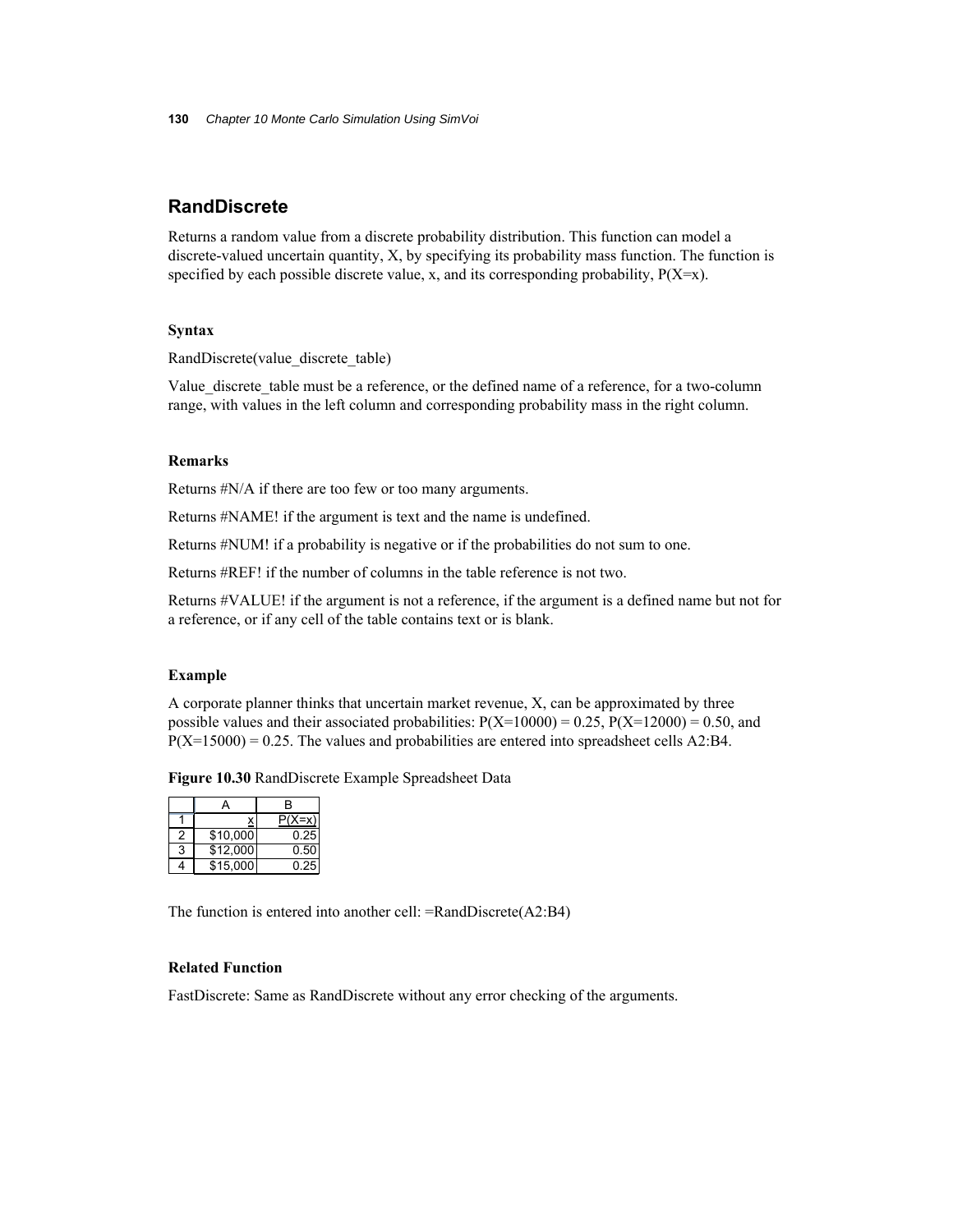

**Figure 10.31** RandDiscrete Example Probability Mass Function

**Figure 10.32** RandDiscrete Example Cumulative Probability Function

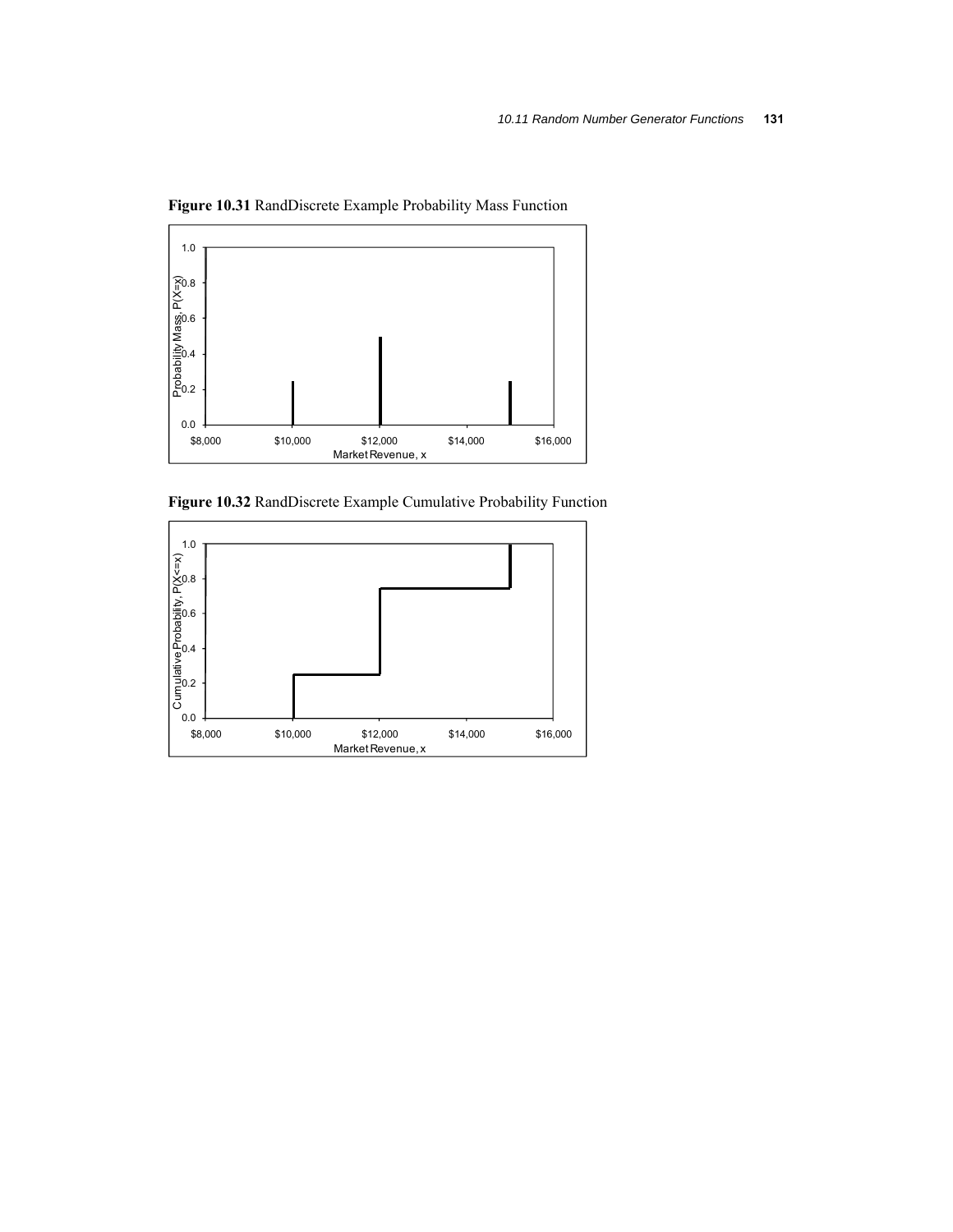### **RandExponential**

Returns a random value from an exponential distribution. This function can model the uncertain time interval between successive arrivals at a queuing system or the uncertain time required to serve a customer.

### **Syntax**

RandExponential(lambda)

Lambda is the mean number of occurrences per unit of time.

### **Remarks**

Returns #N/A if there are too few or too many arguments.

Returns #NAME! if the argument is text and the name is undefined.

Returns #NUM! if lambda is negative or zero.

Returns #VALUE! if the argument is a defined name of a cell and the cell is blank or contains text.

### **Examples**

Cars arrive at a toll plaza with a mean rate of 3 cars per minute. The uncertain time between successive arrivals, measured in minutes, is =RandExponential(3). The average value returned by repeated recalculation of RandExponential(3) is 0.333.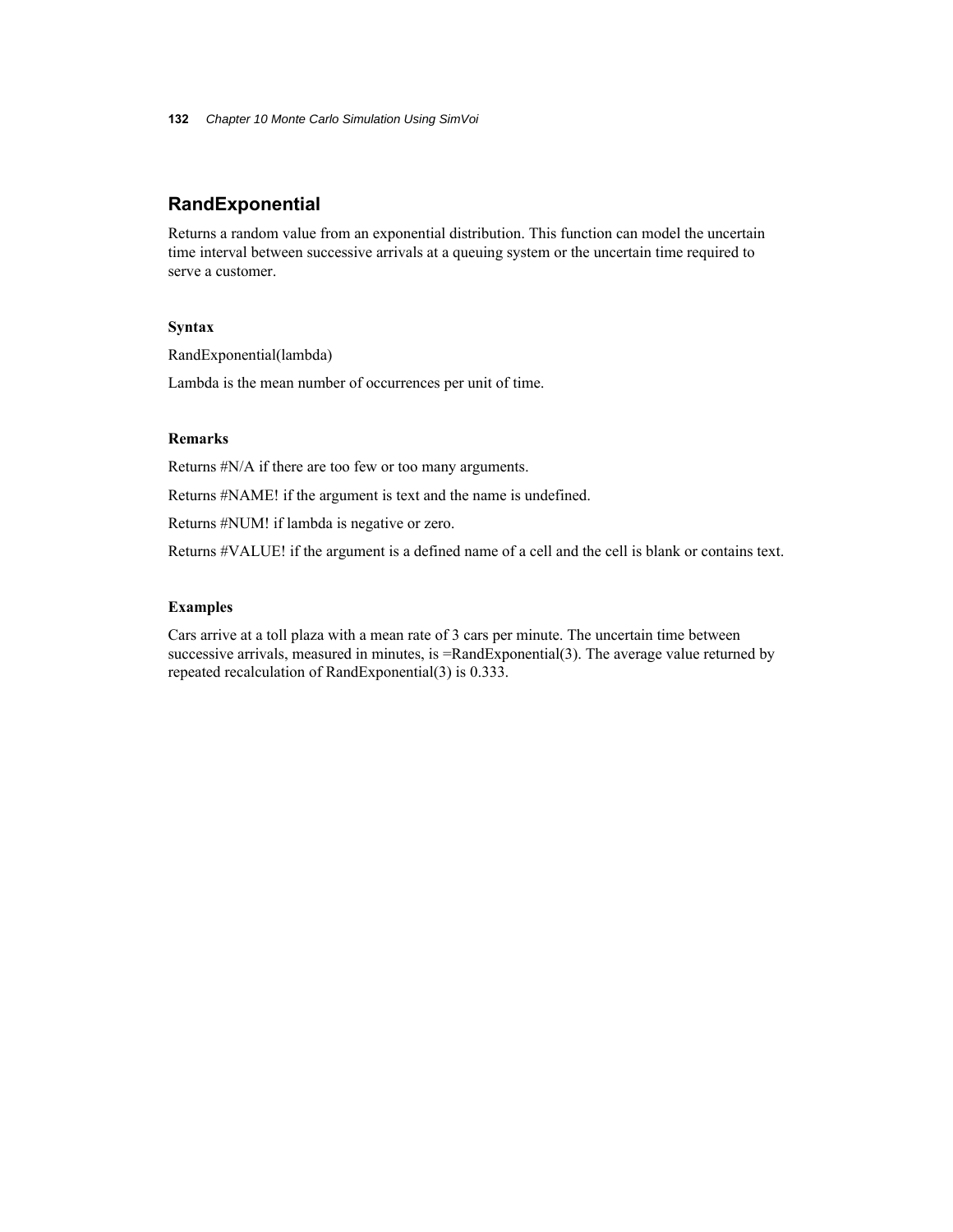

**Figure 10.33** RandExponential Example Probability Density Function

**Figure 10.34** RandExponential Example Cumulative Probability Function



A bank teller requires an average of two minutes to serve a customer. The uncertain customer service time, measured in minutes, is =RandExponential(0.5). The average value returned by repeated recalculation of RandExponential(0.5) is 2.

### **Related Functions**

FastExponential: Same as RandExponential without any error checking of the arguments.

- LN(RAND())/lambda: Excel's inverse of the exponential, or
- LN(RandUniform(0,1))/lambda to use the SimVoi Seed feature.

RandPoisson: Counts number of occurrences for a Poisson process.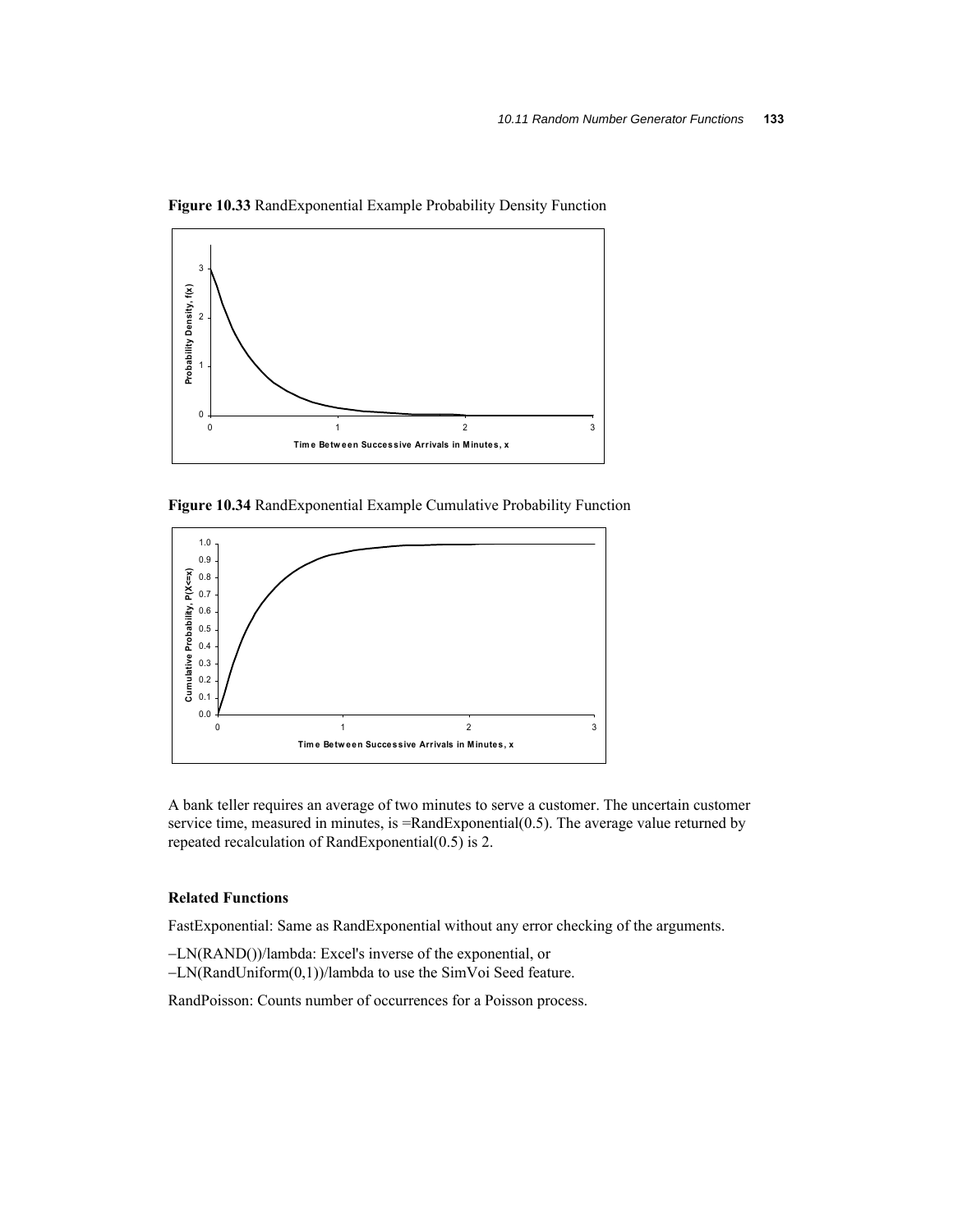**134** *Chapter 10 Monte Carlo Simulation Using SimVoi*

### **RandInteger**

Returns a uniformly distributed random integer between two integers you specify.

### **Syntax**

RandInteger(bottom,top) Bottom is the smallest integer RandInteger will return. Top is the largest integer RandInteger will return.

### **Remarks**

Returns #N/A if there are too few or too many arguments.

Returns #NAME! if an argument is text and the name is undefined.

Returns #NUM! if top is less than or equal to bottom.

Returns #VALUE! if bottom or top is not an integer or if an argument is a defined name of a cell and the cell is blank or contains text.

#### **Example**

The number of orders a particular customer will place next year is between 7 and 11, with no number more likely than the others. The uncertain number of orders is =RandInteger(7,11).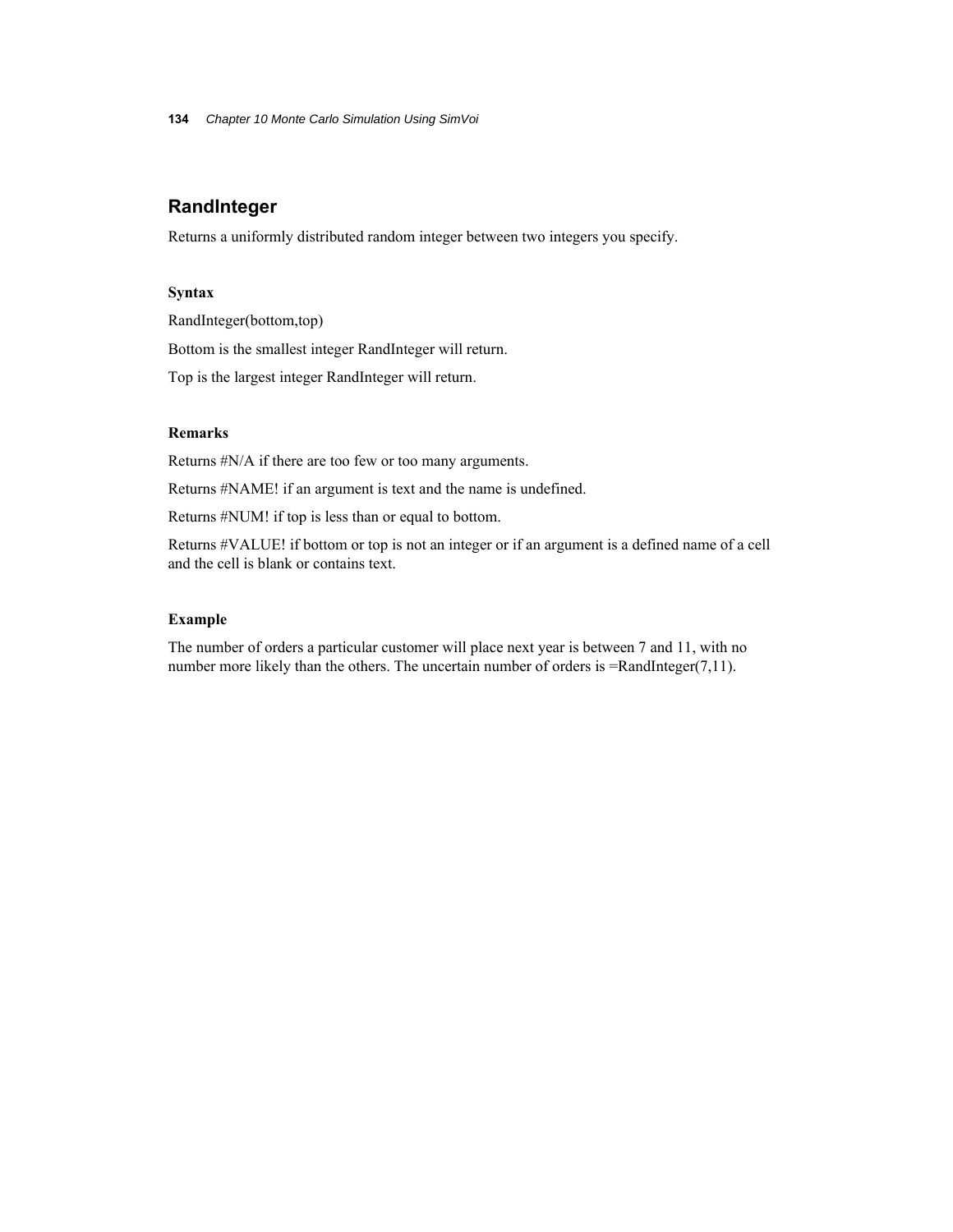

**Figure 10.35** RandInteger Example Probability Mass Function

**Figure 10.36** RandInteger Example CumulativeProbability Function



### **Related Function**

FastInteger: Same as RandInteger without any error checking of the arguments.

RandBetween(bottom,top): Excel's function for uniformly distributed integers, without SimVoi's capability of setting the seed.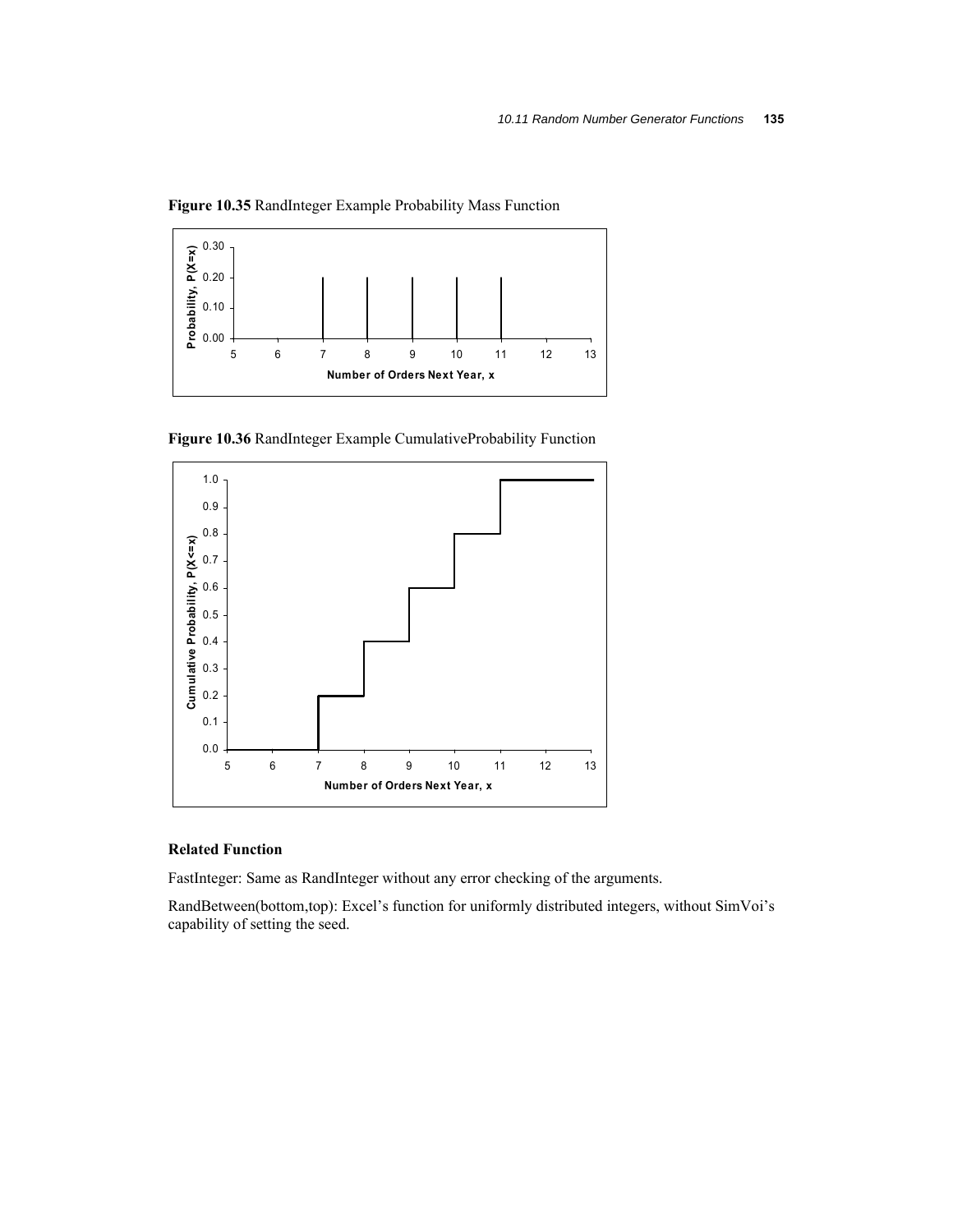**136** *Chapter 10 Monte Carlo Simulation Using SimVoi*

### **RandLogNormal**

Returns a random value from a lognormal distribution.

### **Syntax**

RandLogNormal(mean,standard\_dev)

### **RandNormal**

Returns a random value from a normal distribution. This function can model a variety of phenomena where the values follow the familiar bell-shaped curve, and it has wide application in statistical quality control and statistical sampling.

### **Syntax**

RandNormal(mean,standard\_dev)

Mean is the arithmetic mean of the normal distribution.

Standard dev is the standard deviation of the normal distribution.

### **Remarks**

Returns #N/A if there are too few or too many arguments.

Returns #NAME! if an argument is text and the name is undefined.

Returns #NUM! if standard\_dev is negative.

Returns #VALUE! if an argument is a defined name of a cell and the cell is blank or contains text.

#### **Example**

The total market for a product is approximately normally distributed with mean 60,000 units and standard deviation 5,000 units. The uncertain total market is =RandNormal(60000,5000).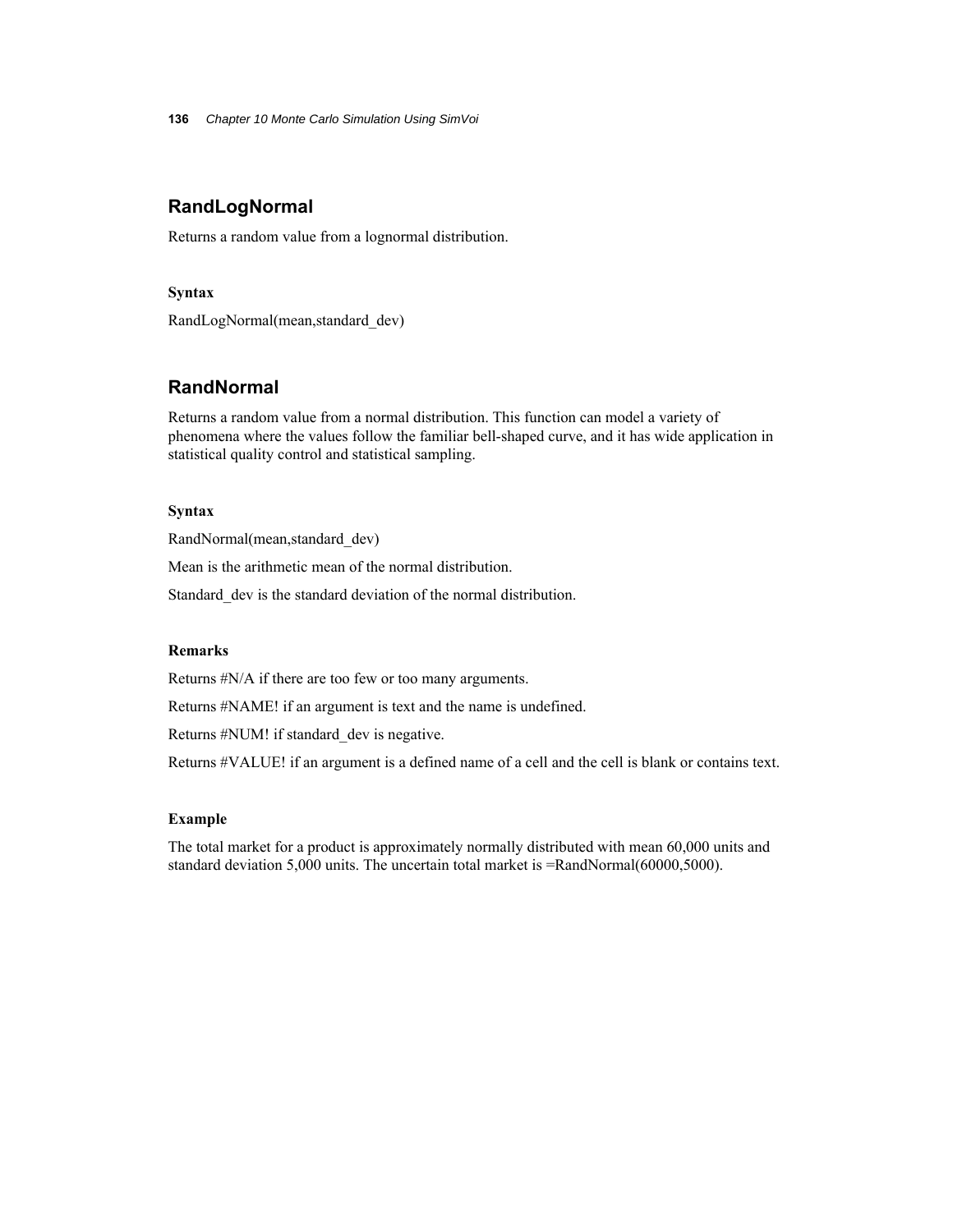

**Figure 10.37** RandNormal Example Probability Density Function

**Figure 10.38** RandNormal Example Cumulative Probability Function



### **Related Function**

FastNormal: Same as RandNormal without any error checking of the arguments.

NormInv(RAND(),mean,standard\_dev): Excel's inverse of the normal, or NormInv(RandUniform(0,1),mean,standard\_dev) to use the SimVoi Seed feature.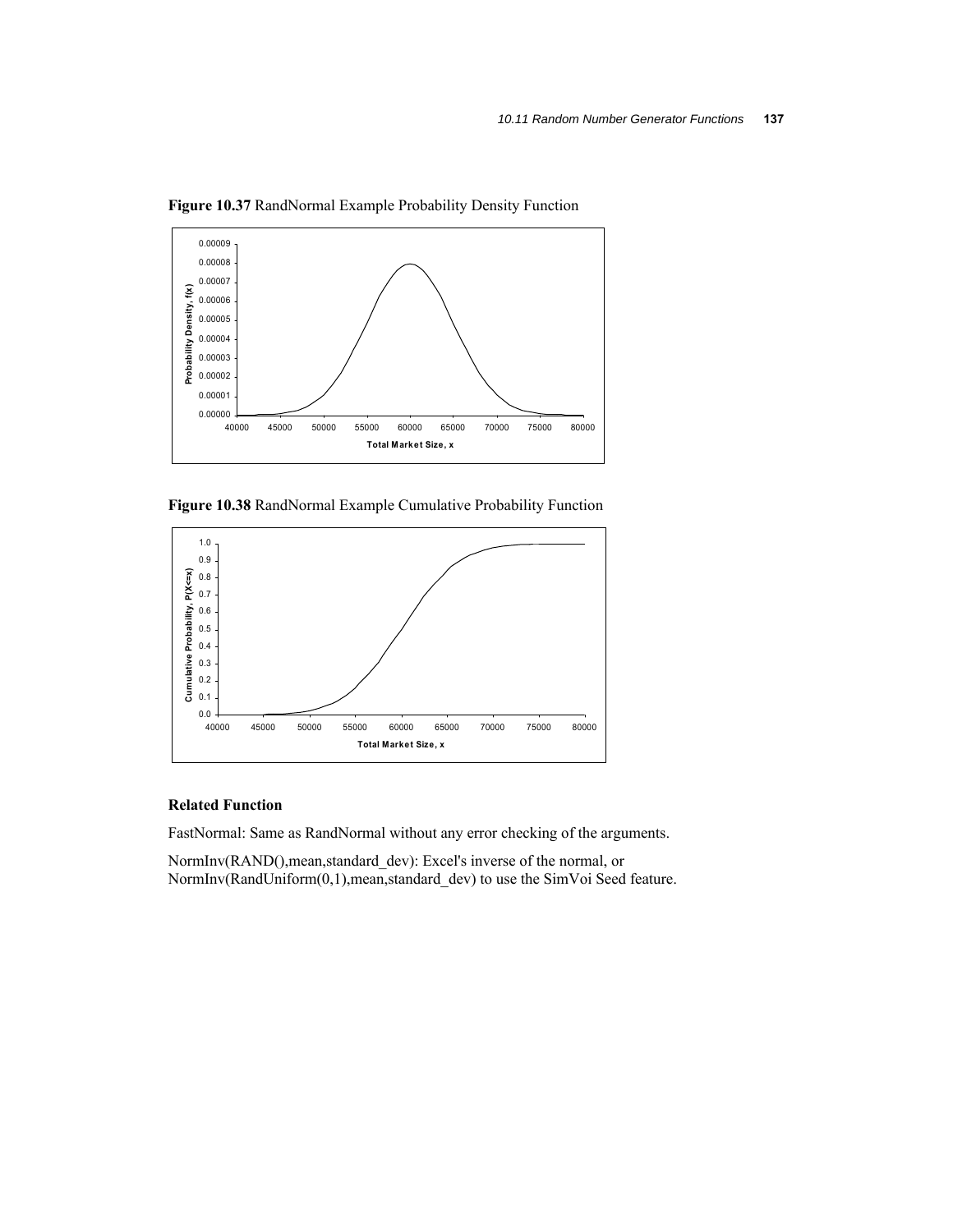### **RandPoisson**

Returns a random value from a Poisson distribution. This function can model the uncertain number of occurrences during a specified time interval, for example, the number of arrivals at a service facility during an hour. The possible values of RandPoisson are the non-negative integers,  $0, 1, 2, \ldots$ .

#### **Syntax**

RandPoisson(mean)

Mean is the mean number of occurrences per unit of time.

### **Remarks**

Returns #N/A if there are too few or too many arguments.

Returns #NAME! if the argument is text and the name is undefined.

Returns #NUM! if mean is negative or zero.

Returns #VALUE! if mean is a defined name of a cell and the cell is blank or contains text.

#### **Examples**

Cars arrive at a toll plaza with a mean rate of 3 cars per minute. The uncertain number of arrivals in a minute is =RandPoisson(3). The average value returned by repeated recalculation of RandPoisson(3) is 3.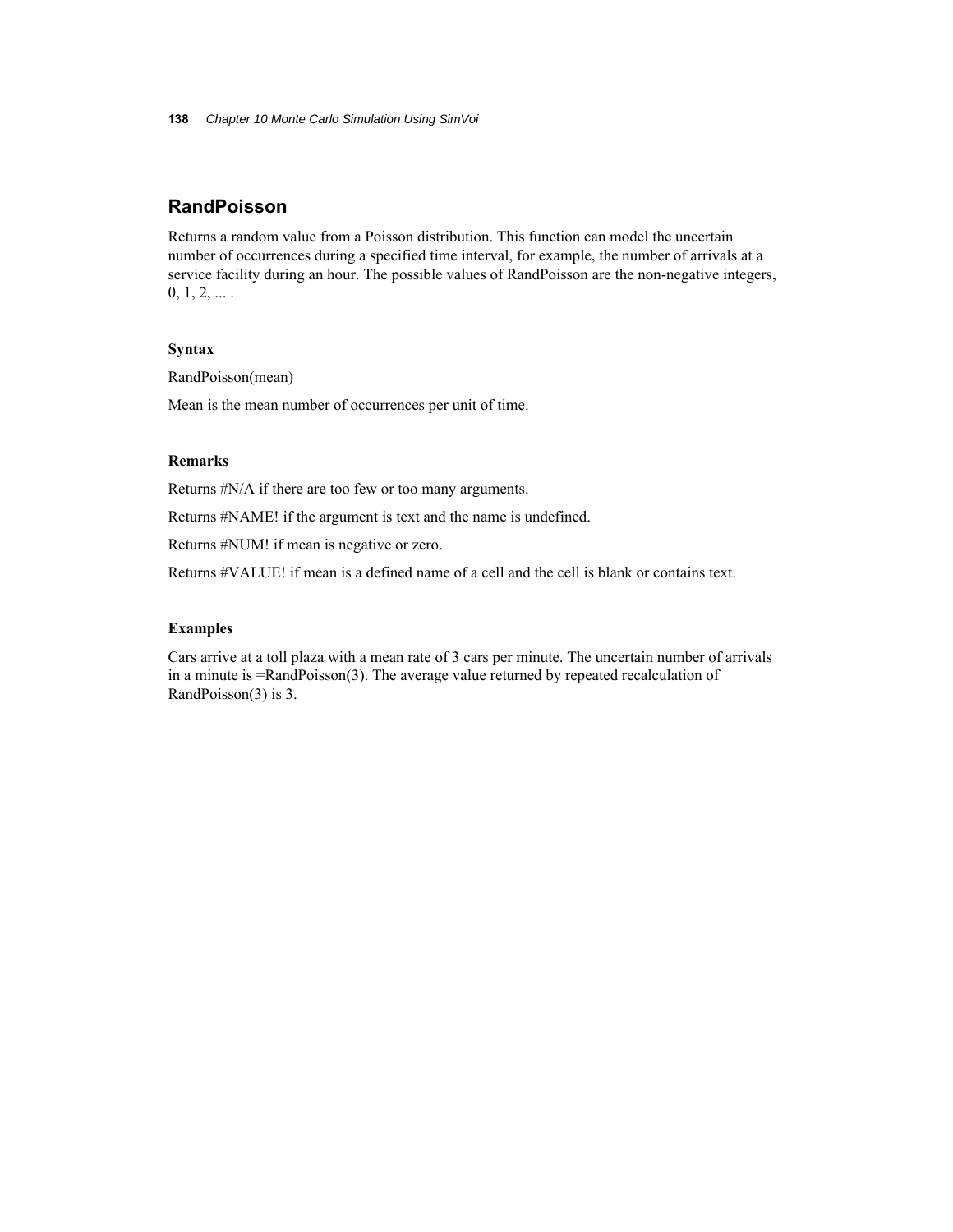

**Figure 10.39** RandPoisson Example Probability Mass Function

**Figure 10.40** RandPoisson Example CumulativeProbability Function



### **Example**

A bank teller requires an average of two minutes to serve a customer. The uncertain number of customers served in a minute is =RandPoisson(0.5). The average value returned by repeated recalculation of RandPoisson(0.5) is 0.5.

### **Related Functions**

FastPoisson: Same as RandPoisson without any error checking of the arguments.

RandExponential: Describes time between occurrences for a Poisson process.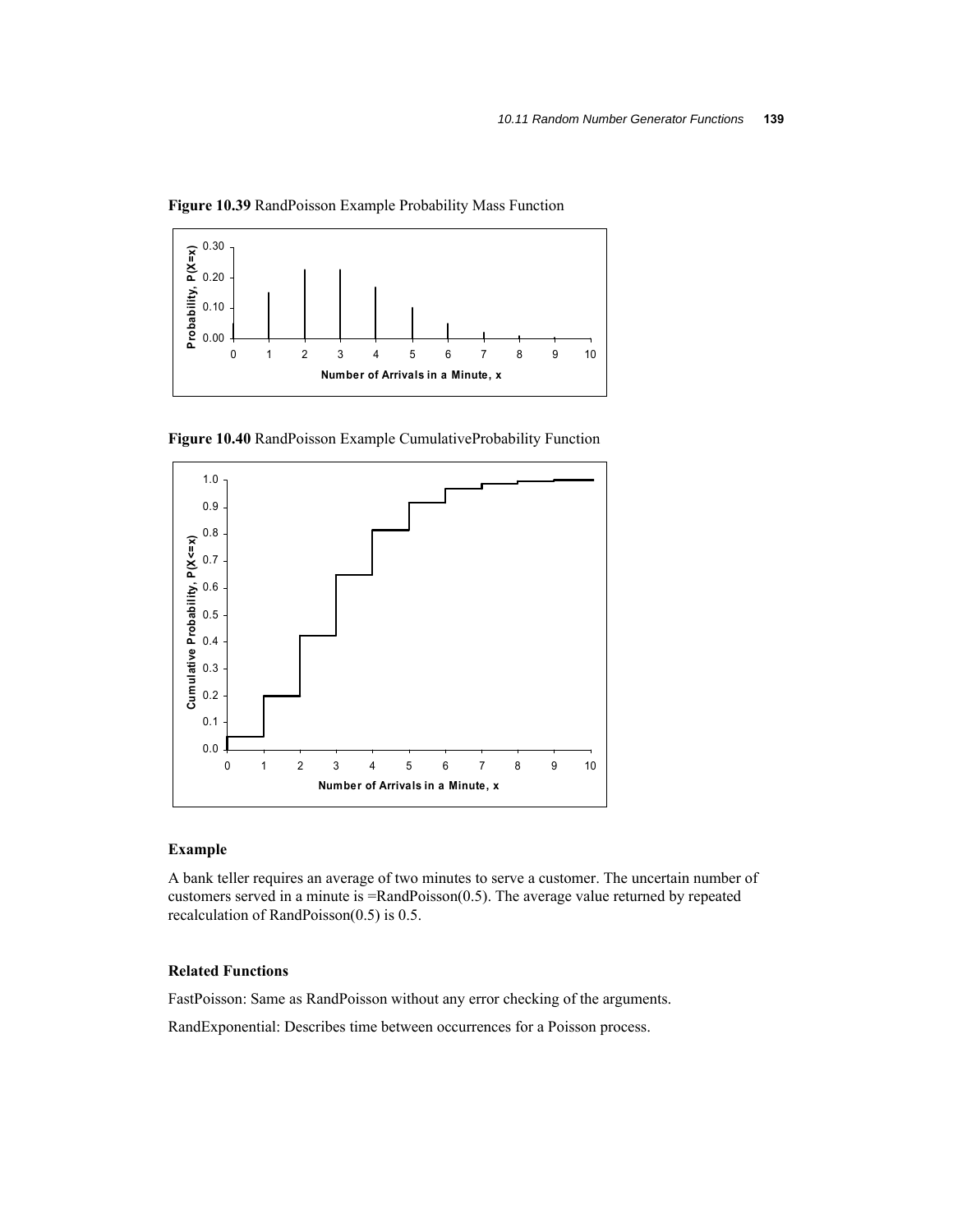### **RandSample**

Returns a random sample without replacement from a population.

To use this random number generator function, select a number of cells equal to the sample size, either in a single column or in a single row. Type =RandSample( followed by a reference to the cells containing the population values, enclosed in parentheses. After typing the ending parentheses, do not press Enter. Instead, hold down the Control and Shift keys while you press Enter, thus "array entering" the function.

### **Syntax**

RandSample(population)

The population argument is a reference to a range of values in a single column.

### **Remarks**

Returns #N/A if the population range is not part of a single column.

Returns #REF! if the function is not entered into two adjacent cells.

### **Example**

Type population values into cells A2:A6. For a sample of size 3, select cells B2:B4, and type =RandSample(A2:A6) but don't press Enter. Hold down Control and Shift while you press Enter. Press F9 to recalculate for a different sample.

|     | <b>Population Data</b> | Sample |
|-----|------------------------|--------|
| 2   | 29                     | 73     |
| 3   | 73                     | 57     |
|     | 13                     | 29     |
| 5   | 44                     |        |
| ี่ค |                        |        |

### **Related Functions**

FastColumnSample: Same as RandSample for two adjacent cells in the same column, without any error checking of arguments.

FastRowSample: Same as RandSample for two adjacent cells in the same row, without any error checking of arguments.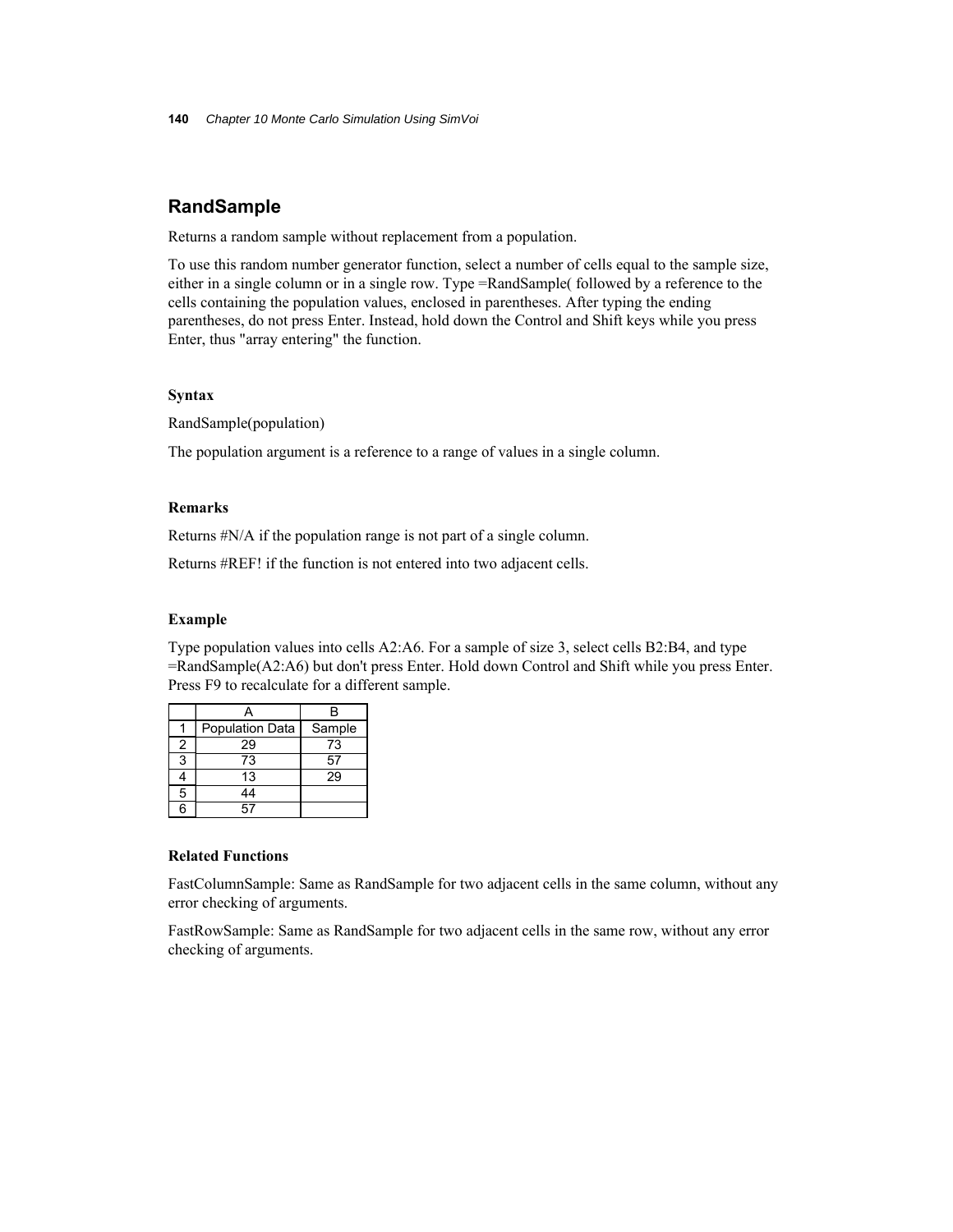### **RandTriangular**

Returns a random value from a triangular probability density function. This function can model an uncertain quantity where the most likely value (mode) has the largest probability of occurrence, the minimum and maximum possible values have essentially zero probability of occurrence, and the probability density function is linear between the minimum and the mode and between the mode and the maximum. This function can also model a ramp density function where the minimum equals the mode or the mode equals the maximum.

### **Syntax**

RandTriangular(minimum,most\_likely,maximum)

Minimum is the smallest value RandTriangular will return.

Most likely is the most likely value RandTriangular will return.

Maximum is the largest value RandTriangular will return.

### **Remarks**

Returns #N/A if there are too few or too many arguments.

Returns #NAME! if an argument is text and the name is undefined.

Returns #NUM! if minimum is greater than or equal to maximum, if most likely is less than minimum, or if most likely is greater than maximum.

Returns #VALUE! if an argument is a defined name of a cell and the cell is blank or contains text.

#### **Example**

The minimum time required to complete a particular task that is part of a large project is 2 hours, the most likely time required is 4 hours, and the maximum time required is 10 hours.

The function returning the uncertain time required for the task is entered into a cell: =RandTriangular(4,6,10).

The probability density chart shows the difference between the RandTriangular function with its two linear segments and the smoother RandTriBeta function.

### **Related Function**

FastTriangular: Same as RandTriangular without any error checking of arguments.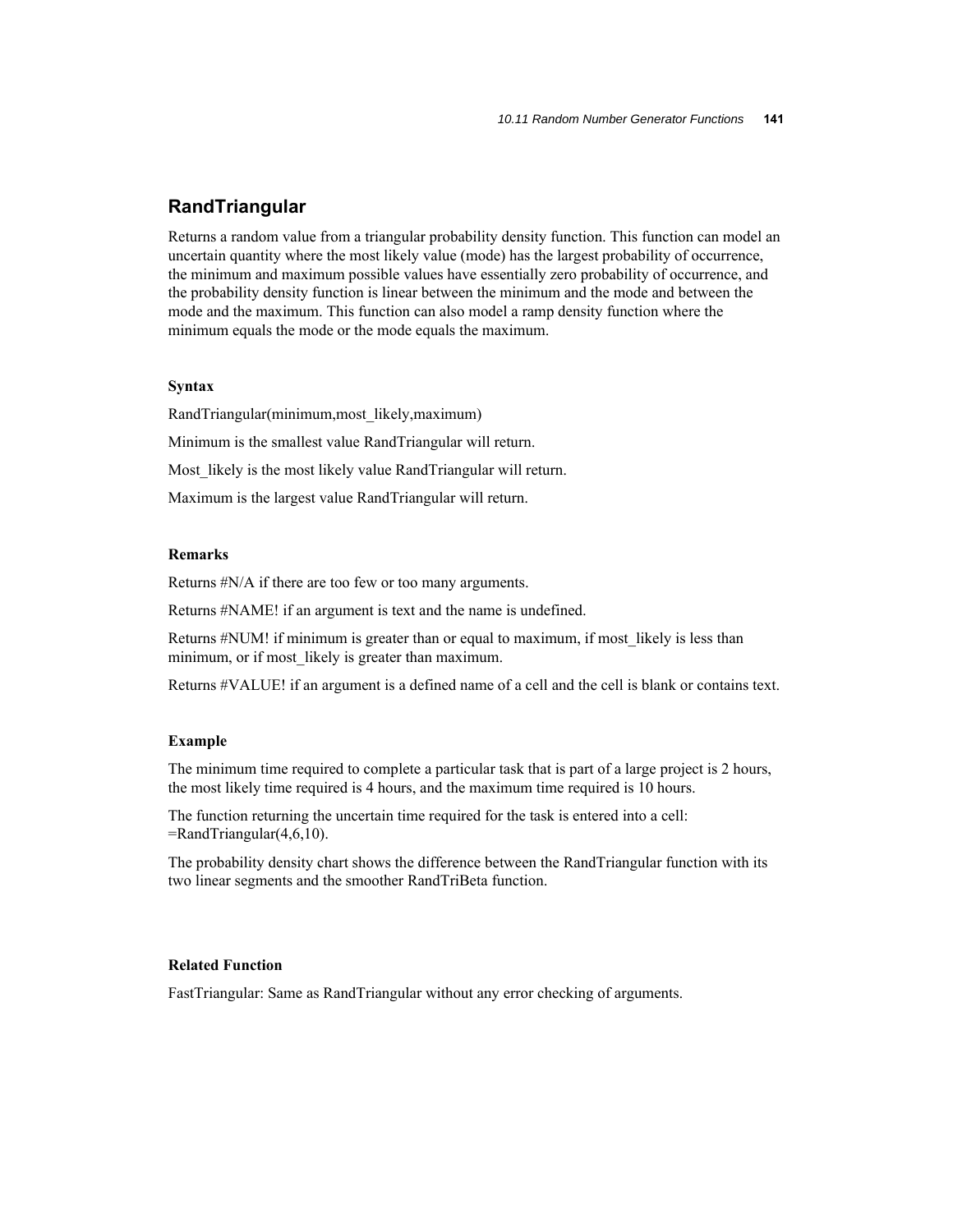

**Figure 10.41** RandTriangular Example Probability Density Function



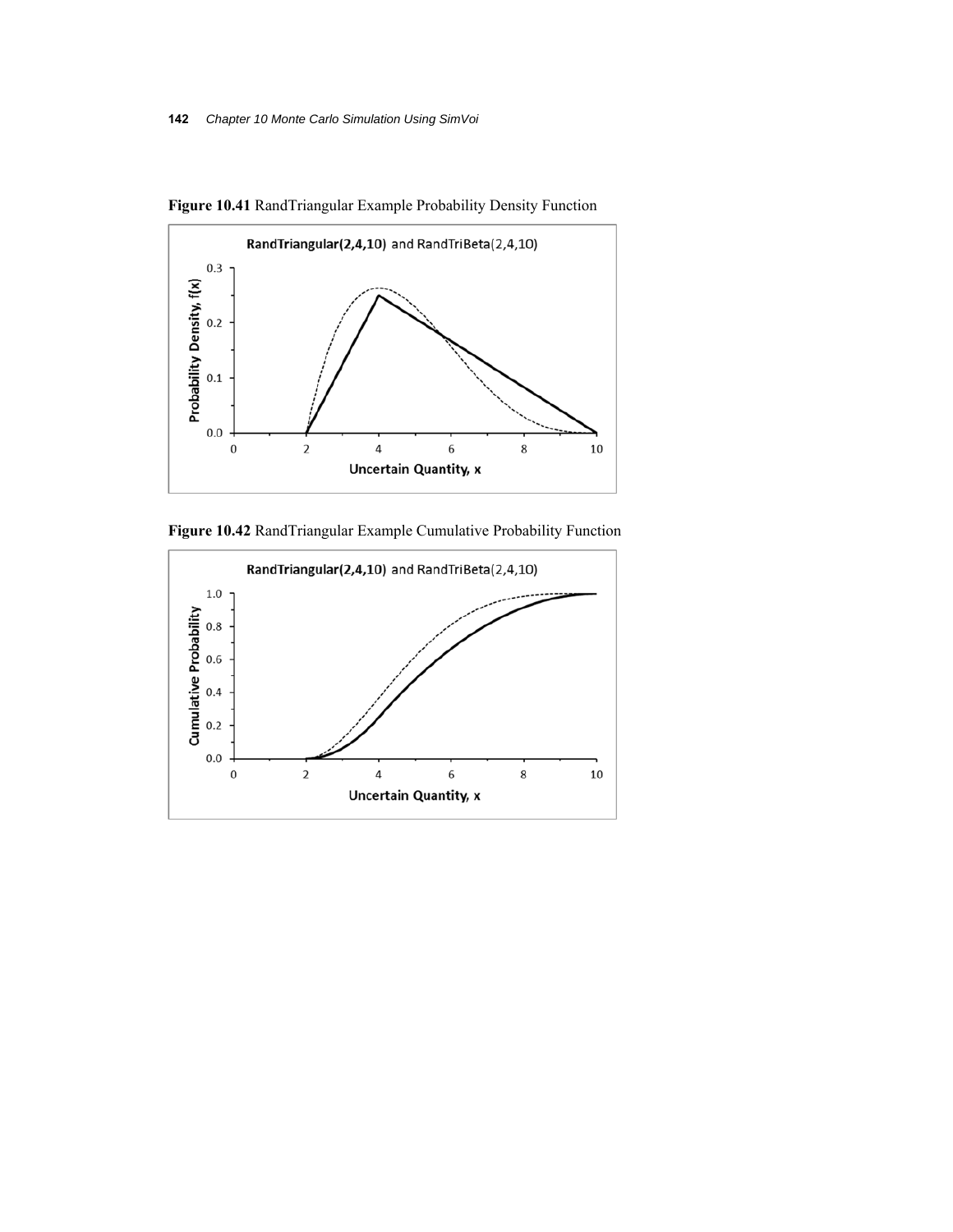### **RandTriBeta**

Returns a random value from a beta probability density function. This function can model an uncertain quantity where the most likely value (mode) has the largest probability of occurrence, and the minimum and maximum possible values have essentially zero probability of occurrence. The probability density function is a smooth curve between the minimum and the maximum with its highest point at the mode.

#### **Syntax**

RandTriBeta(minimum,most\_likely,maximum,shape)

Minimum is the smallest value RandTriBeta will return.

Most likely is the most likely value RandTriBeta will return.

Maximum is the largest value RandTriBeta will return.

Shape is an optional parameter which determines the peakedness of the density function. If a value for Shape is omitted, RandTriBeta uses the value Shape = 4.

### **Remarks**

Returns #N/A if there are too few or too many arguments.

Returns #NAME! if an argument is text and the name is undefined.

Returns #NUM! if minimum is greater than or equal to maximum, if most likely is less than minimum, or if most likely is greater than maximum.

Returns #VALUE! if an argument is a defined name of a cell and the cell is blank or contains text.

### **Related Function**

FastTriBeta: Same as RandTriBeta without any error checking of arguments.

#### **Example**

The minimum time required to complete a particular task that is part of a large project is 2 hours, the most likely time required is 4 hours, and the maximum time required is 10 hours.

The function returning the uncertain time required for the task is entered into a cell:  $=$ RandTriBeta (2,4,10).

The charts show the shapes of RandTriBeta $(2,4,10)$  where the solid line uses the default shape value 4. The flatter dotted line shows RandTriBeta(2,4,10,2), and the peaked dashed line shows RandTriBeta(2,4,10,6).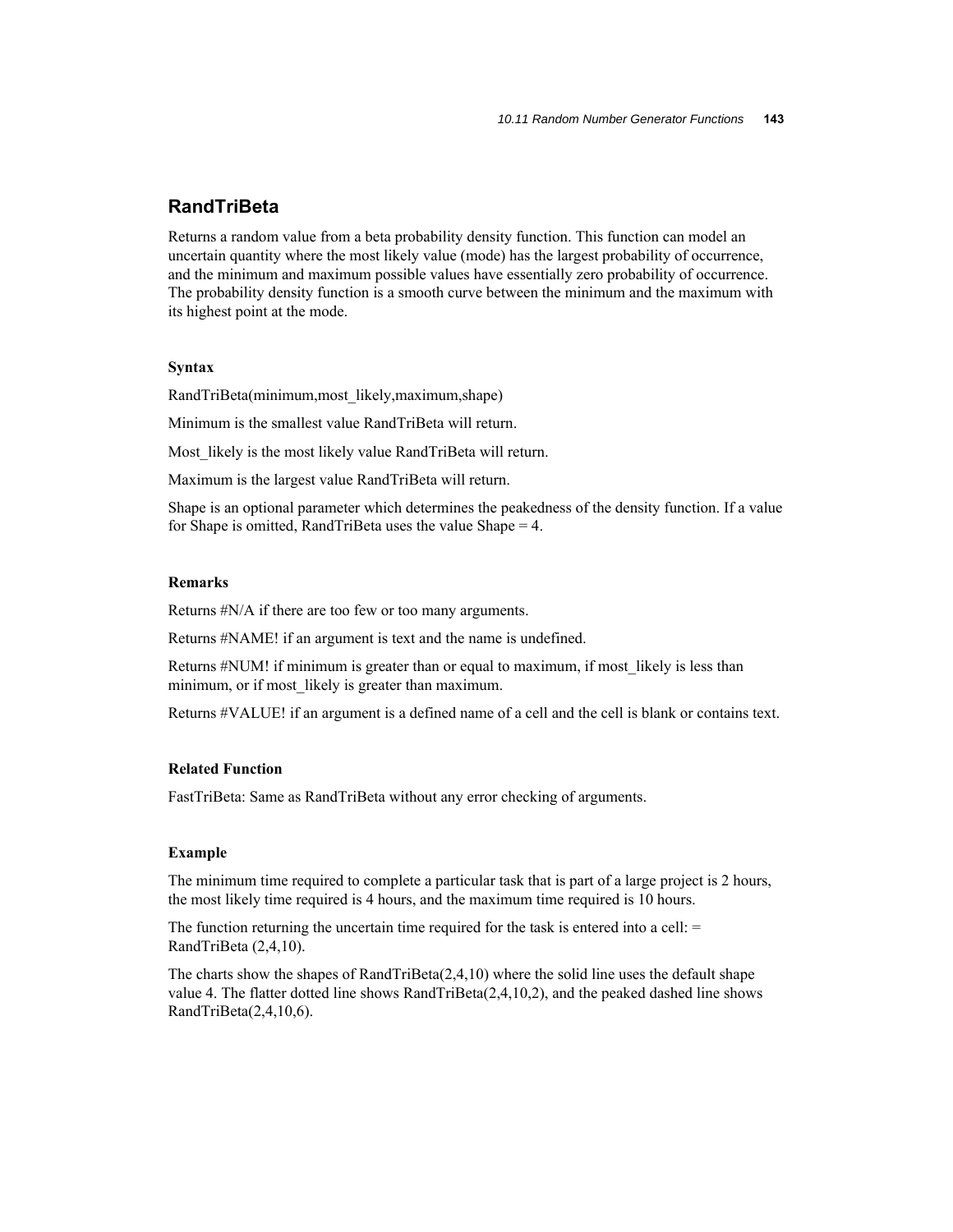

**Figure 10.43** RandTriBeta Example Probability Density Function

**Figure 10.44** RandTriBeta Example Cumulative Probability Function



### **RandTruncBiVarNormal**

Returns a pair of random values from a bivariate normal probability density function with specified correlation, where each marginal distribution is truncated.

### **Syntax**

RandTruncBiVarNormal(mean1,stdev1,mean2,stdev2,correl12,[min1],[max1],[min2],[max2])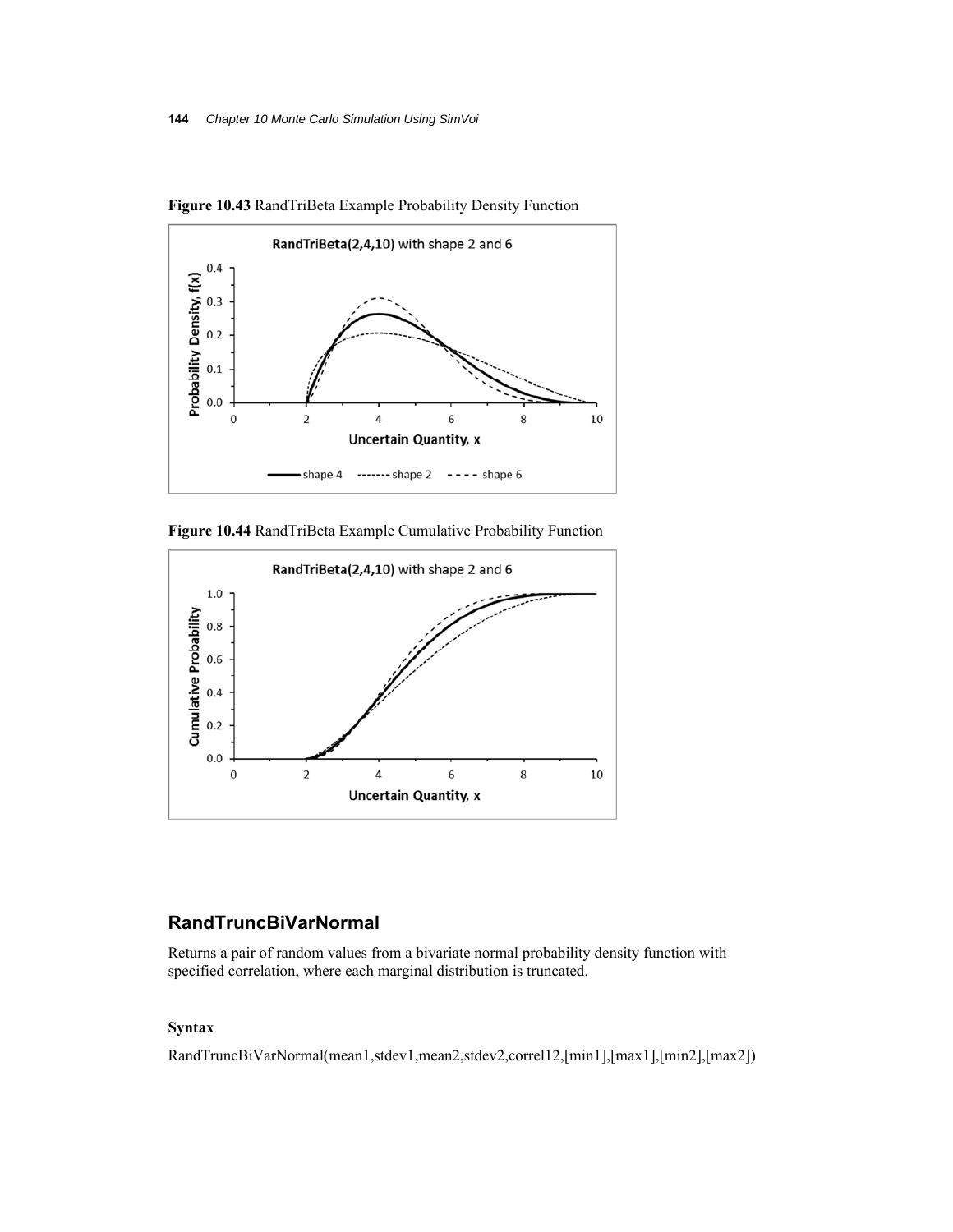### **RandTruncLogNormal**

Returns a random value from a truncated log normal probability density function. This function can model an uncertain quantity with a positively-skewed density function where extreme values in the tails of the distribution are not desired. Subranges of the truncated UQ have the same relative probabilities as the same subranges of the original log normal distribution.

### **Syntax**

RandTruncLogNormal(Mean,StDev,MinValue,MaxValue) Mean and StDev are the parameters for the original log normal distribution. MinValue is the smallest value RandTruncLogNormal will return. MaxValue is the largest value RandTruncLogNormal will return. MinValue and MaxValue are optional arguments.

**Remarks:** Same as RandTruncNormal

### **RandTruncNormal**

Returns a random value from a truncated normal probability density function. This function can model an uncertain quantity with a bell-shaped density function where extreme values in the tails of the distribution are not desired. Subranges of the truncated UQ have the same relative probabilities as the same subranges of the original normal distribution.

### **Syntax**

RandTruncNormal(Mean,StDev,MinValue,MaxValue) Mean and StDev are the parameters for the original normal distribution. MinValue is the smallest value RandTruncNormal will return. MaxValue is the largest value RandTruncNormal will return. MinValue and MaxValue are optional arguments.

### **Remarks**

Returns #N/A if a value between MinValue and MaxValue is not found after 10,000 attempts.

Returns #NUM! if MinValue is greater than or equal to MaxValue.

Returns #VALUE! if an argument cannot be interpreted as a numeric value.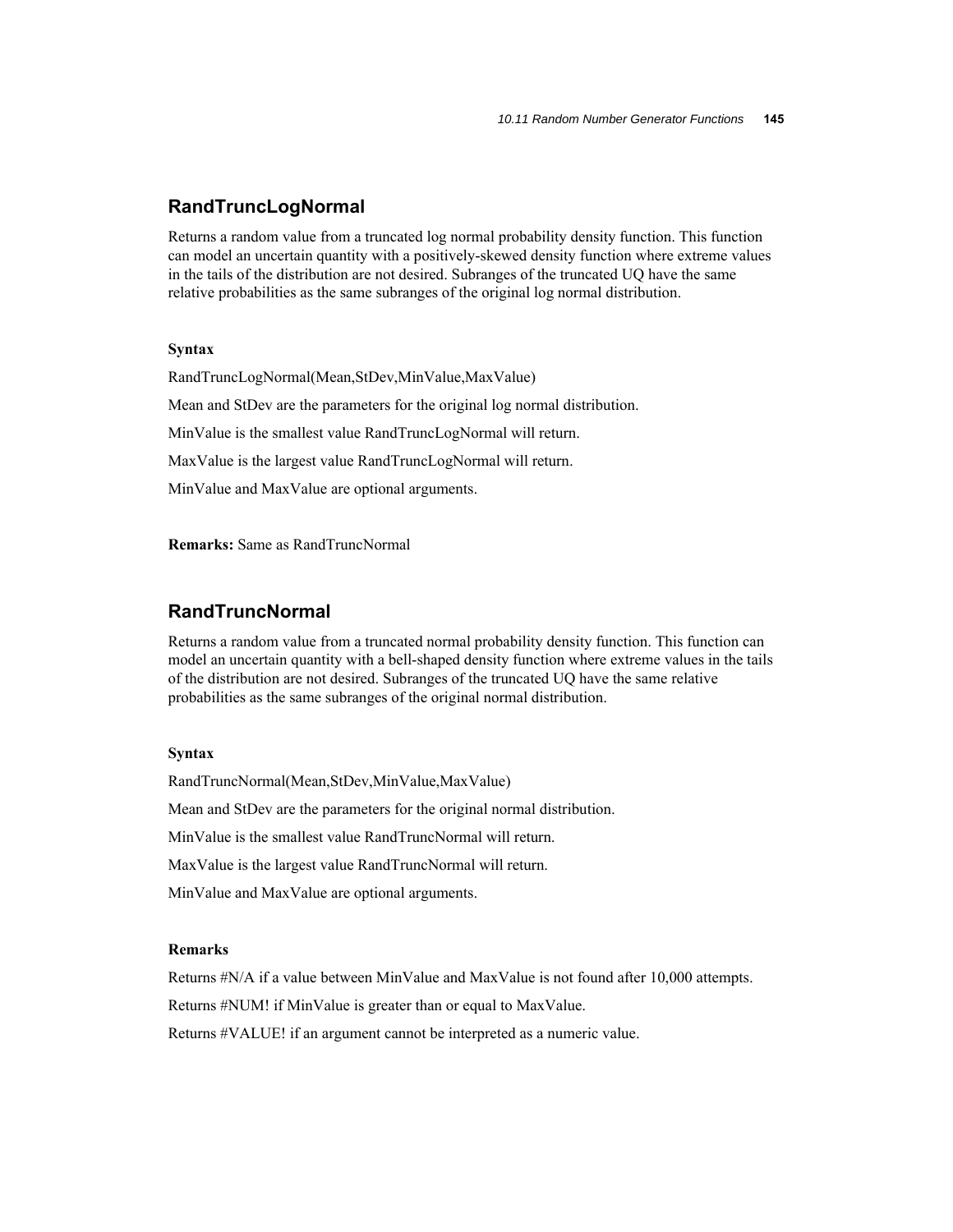### **Related Function**

FastTruncNormal: Same as RandTruncNormal, but with error checking only for maximum of 10,000 attempts.

#### **Example**

An uncertain quantity has a normal distribution with mean  $= 100$  and standard deviation  $= 10$ , but values are restricted between 90 and 120.

The function returning the uncertain quantity is entered into a cell: = RandTruncNormal (100,10,90,120).

Figure 10.45 shows the original normal density function with mean = 100 and standard deviation  $= 10$ . The density function is rescaled so that the total area under the curve between 90 and 120 is equal to one. The corresponding cumulative distributions are shown in Figure 10.46.

For example, with the original normal density function,  $P(100\leq X \leq 110) = 0.341$ , and P(110  $\leq$   $X \leq$  120) = 0.136. The ratio of P(100  $\leq$   $X \leq$  110) to P(110  $\leq$   $X \leq$  120) is 0.341/0.136 = 2.512. Thus, a value in the range 100 to 110 is approximately 2.5 times as likely as a value in the range 110 to 120.

With the truncated normal density function,  $P(100\leq X\leq 110) = 0.417$ , and  $P(110\leq X\leq 120) =$ 0.166. The ratio of P(100 <= X <= 110) to P(110 <= X <= 120) is 0.417/0.166 = 2.512. Thus, a value in the range 100 to 110 is still approximately 2.5 times as likely as a value in the range 110 to 120.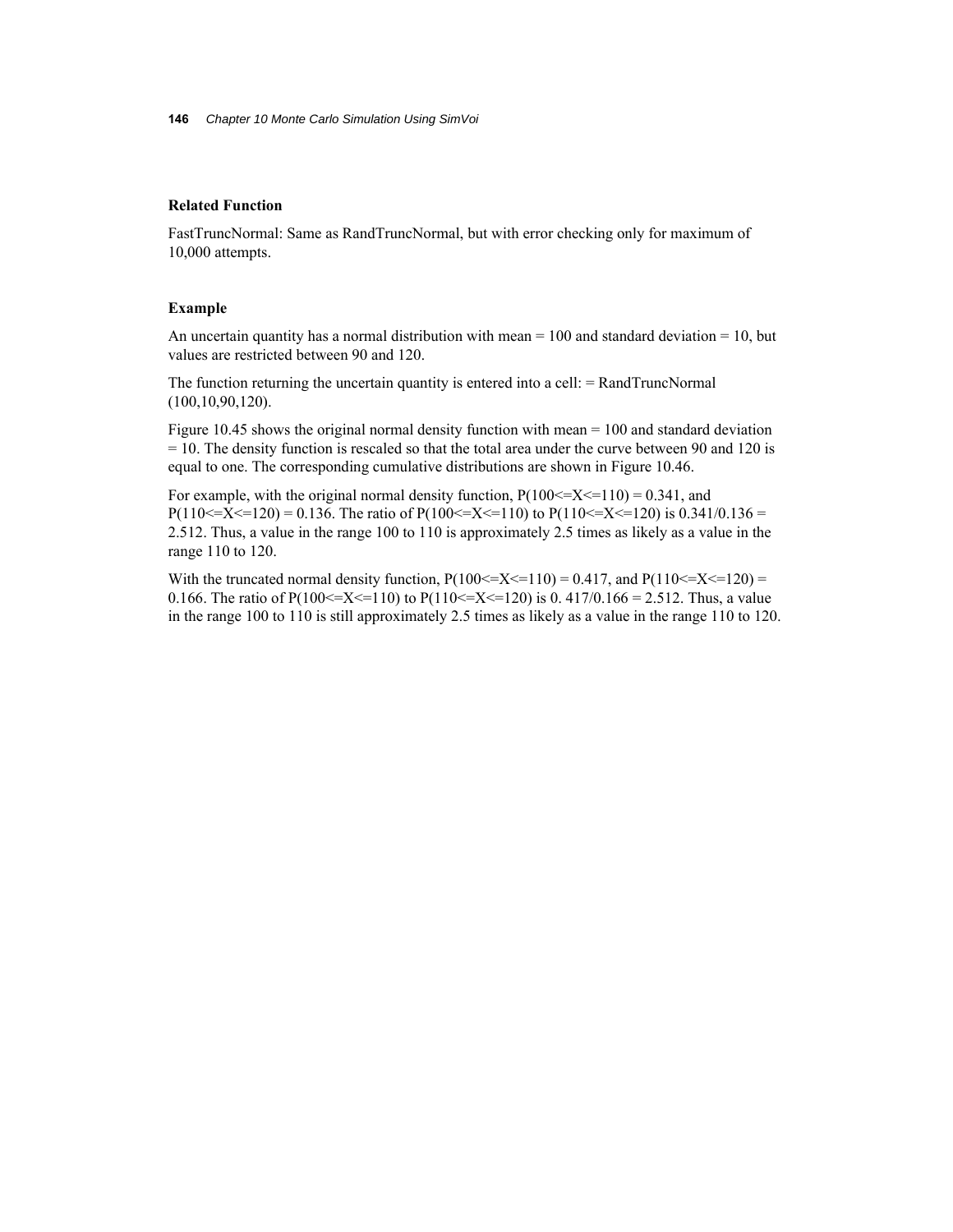

**Figure 10.45** RandTruncNormal Probability Density Function

**Figure 10.46** RandTruncNormal Cumulative Probability Function



### **RandUniform**

Returns a uniformly distributed random value between two values you specify. As a special case, RandUniform(0,1) is the same as Excel's built-in RAND() function.

### **Syntax**

RandUniform(minimum,maximum)

Minimum is the smallest value RandUniform will return.

Maximum is the largest value RandUniform will return.

### **Remarks**

Returns #N/A if there are too few or too many arguments.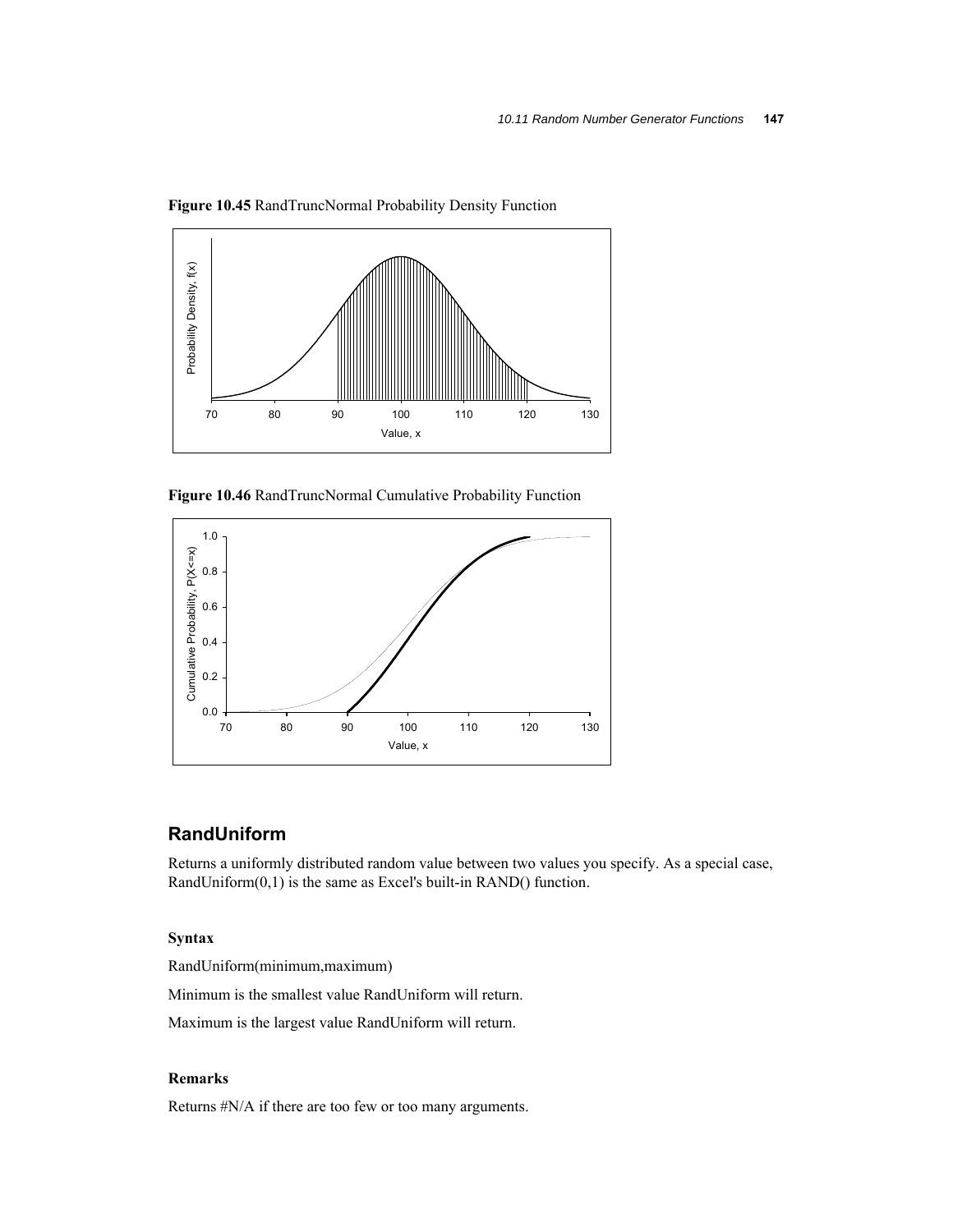Returns #NAME! if an argument is text and the name is undefined.

Returns #NUM! if minimum is greater than or equal to maximum.

Returns #VALUE! if an argument is a defined name of a cell and the cell is blank or contains text.

### **Example**

A corporate planner thinks that the company's product will garner between 10% and 15% of the total market, with all possible percentages equally likely in the specified range. The uncertain market proportion is =RandUniform(0.10,0.15).



**Figure 10.47** RandUniform Example Probability Density Function





### **Related Function**

FASTUNIFORM: Same as RandUniform without any error checking of the arguments.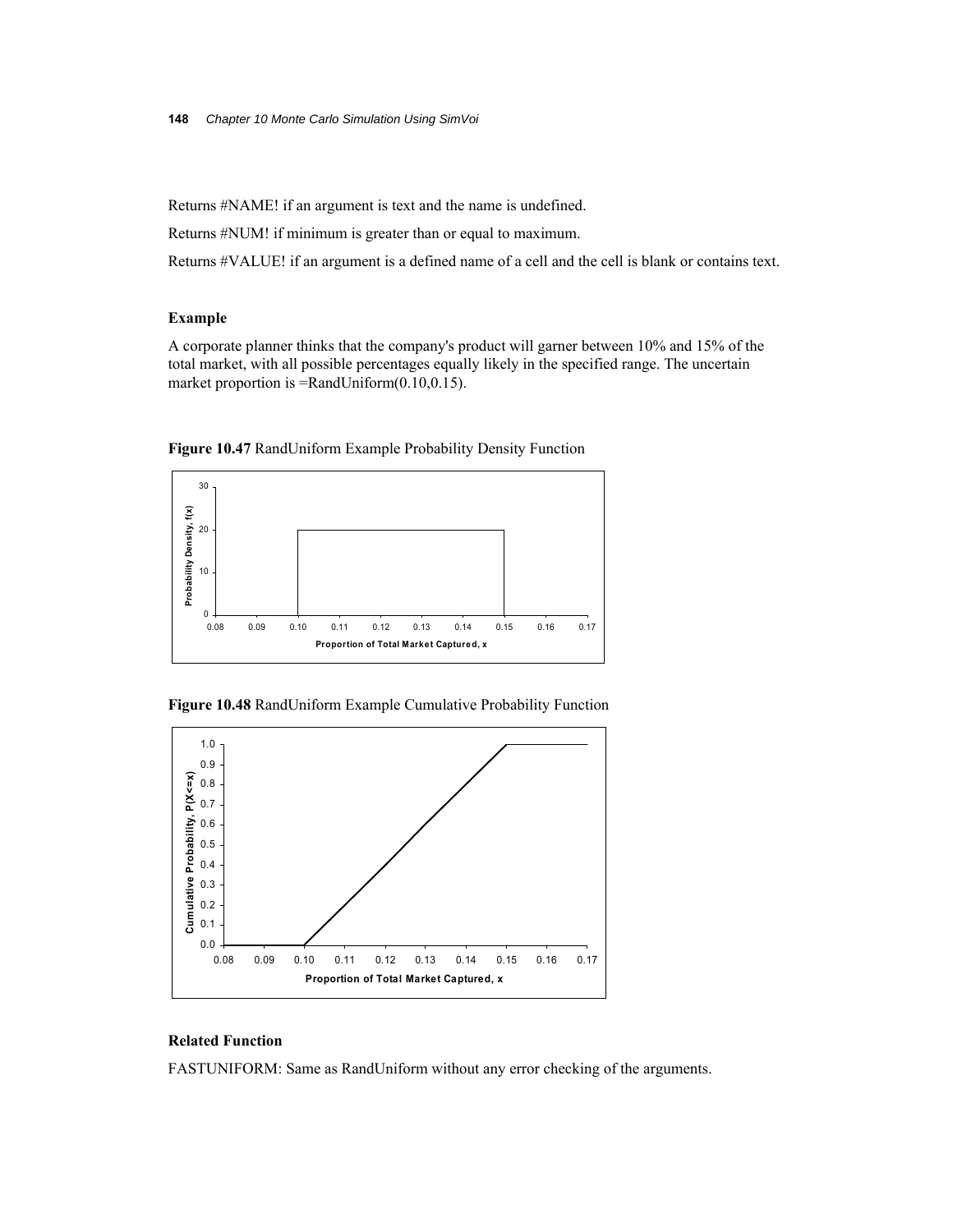### **10.12 SIMVOI TECHNICAL DETAILS**

SimVoi's random number generator functions are based on a uniformly distributed random number function called RandSeed which is not directly accessible by the user. RandSeed returns a random value x in the range  $0 \le x \le 1$ . Internally, decimal values for RandSeed are calculated by dividing a uniformly distributed random integer by 2,147,483,647, which is RandSeed's period. Random integers in the range 1 through 2,147,483,647 are generated using the well-documented Park-Miller algorithm, where each random integer depends on the previous random integer.

When SimVoi starts, the initial integer seed depends on the system clock. Unlike Excel's RAND() function, you can use SimVoi at any time to specify an integer seed in the range 1 through 2,147,483,647, which is used as the previous random integer for the sequence of random numbers generated by the SimVoi functions.

In the SimVoi dialog box, the Random Number Seed edit box changes the seed only for the SimVoi functions; it does not have any effect on Excel's built-in RAND() function.

Each of SimVoi's random number generator functions uses RandSeed as a building block.

RandBeta(alpha,beta,,[MinValue],[MaxValue]) uses RandSeed as the cumulative probability in Excel's built-in BETAINV function.

RandBinomial(trials,probability\_s) uses RandSeed as the cumulative probability in Excel's built-in CRITBINOM function.

RandBiVarNormal(mean1,stdev1,mean2,stdev2,correl12) uses two values of RandNormal to obtain correlated normal values.

RandCumulative(value\_cumulative\_table) uses the value of RandSeed, R, searches to find the adjacent cumulative probabilities that bracket R, and interpolates on the linear segment of the cumulative distribution to find the corresponding value.

RandDiscrete(value discrete table) compares RandSeed with summed probabilities of the input table until the sum exceeds the RandSeed value, and then returns the previous value from the input table.

RandExponential(lambda) uses the value of RandSeed, R, as follows. If the exponential density function is  $f(t) =$ lambda\*EXP(-lambda\*t), the cumulative is  $P(T \le t) = 1 - EXP(-\lambda^* t)$ . Associating R with P(T <= t), the inverse cumulative is  $t = -LN(1-R)/l$ ambda. Since R and 1-R are both uniformly distributed between 0 and 1, SimVoi uses -LN(R)/lambda for the returned value.

RandInteger(bottom,top) returns bottom + INT(RandSeed\*(top-bottom+1)).

RandLogNormal(Mean,StDev) transforms Mean and StDev, uses RandSeed and the transformed values in SimVoi's RandNormal function, and transforms the normal result to obtain the log normal value.

RandNormal(mean,standard\_dev) uses two RandSeed values in the well-documented Box-Muller method.

RandPoisson(mean) compares RandSeed with cumulative probabilities of Excel's built-in POISSON function until the probability exceeds the RandSeed value, and then returns the previous value.